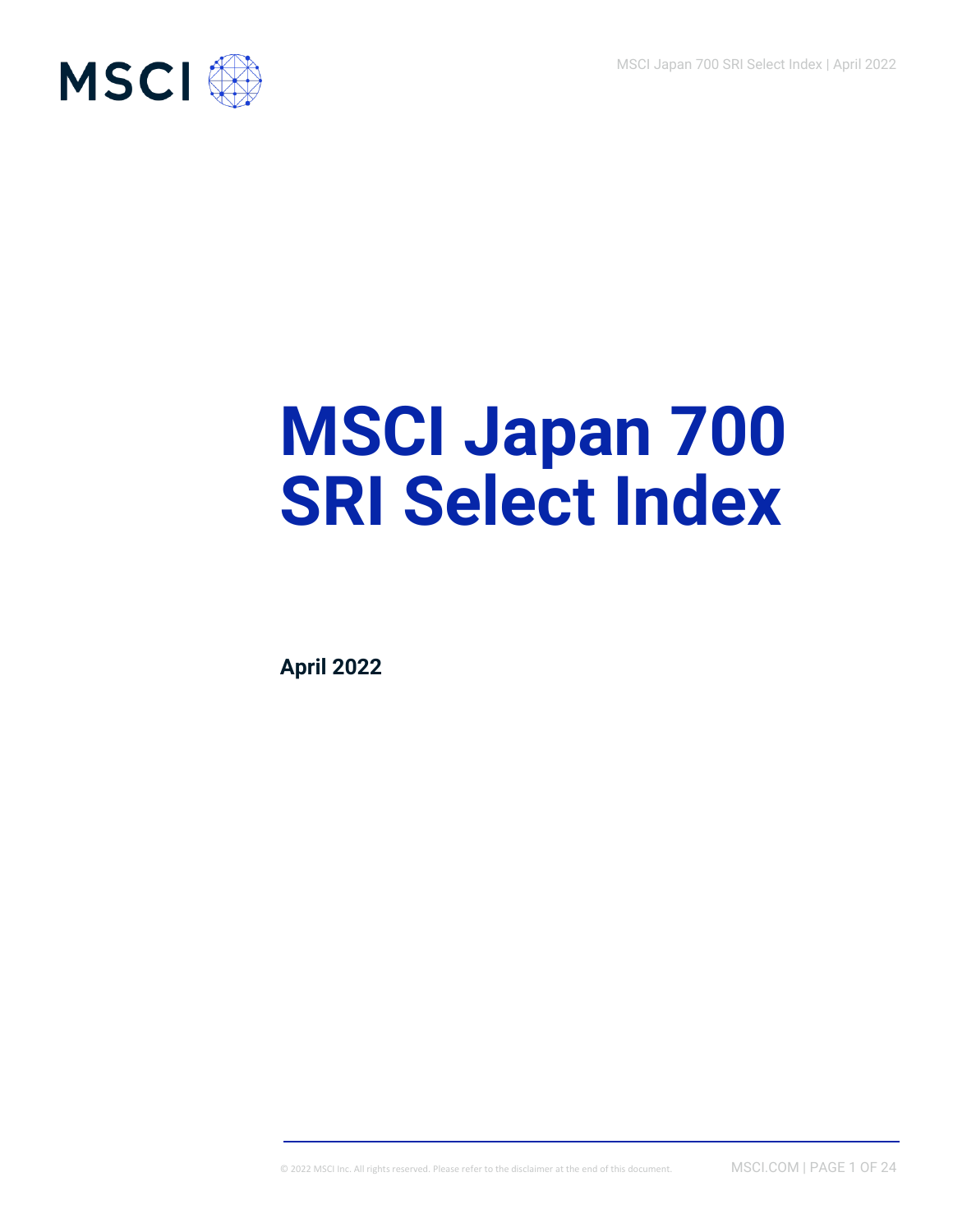

| <b>Contents</b> | 1                                                      |                                                     |  |
|-----------------|--------------------------------------------------------|-----------------------------------------------------|--|
|                 | $\overline{2}$                                         |                                                     |  |
|                 | 2.1                                                    |                                                     |  |
|                 | 2.2                                                    |                                                     |  |
|                 | 2.3                                                    | MSCI ESG Business Involvement Screening Research  5 |  |
|                 | 2.4                                                    |                                                     |  |
|                 | Constructing the MSCI Japan 700 SRI Select Index7<br>3 |                                                     |  |
|                 | 3.1                                                    |                                                     |  |
|                 | 3.2                                                    |                                                     |  |
|                 | 3.2.1                                                  |                                                     |  |
|                 | 3.2.2                                                  |                                                     |  |
|                 | 3.2.3                                                  |                                                     |  |
|                 | 3.3                                                    |                                                     |  |
|                 | 3.4                                                    |                                                     |  |
|                 | 3.4.1                                                  |                                                     |  |
|                 | 3.4.2                                                  |                                                     |  |
|                 | 4                                                      | Maintaining the MSCI Japan 700 SRI Select Index  10 |  |
|                 | 4.1                                                    |                                                     |  |
|                 | 4.1.1                                                  |                                                     |  |
|                 | 4.1.2                                                  |                                                     |  |
|                 | 4.1.3                                                  |                                                     |  |
|                 | 4.2                                                    |                                                     |  |
|                 | 4.3                                                    |                                                     |  |
|                 |                                                        |                                                     |  |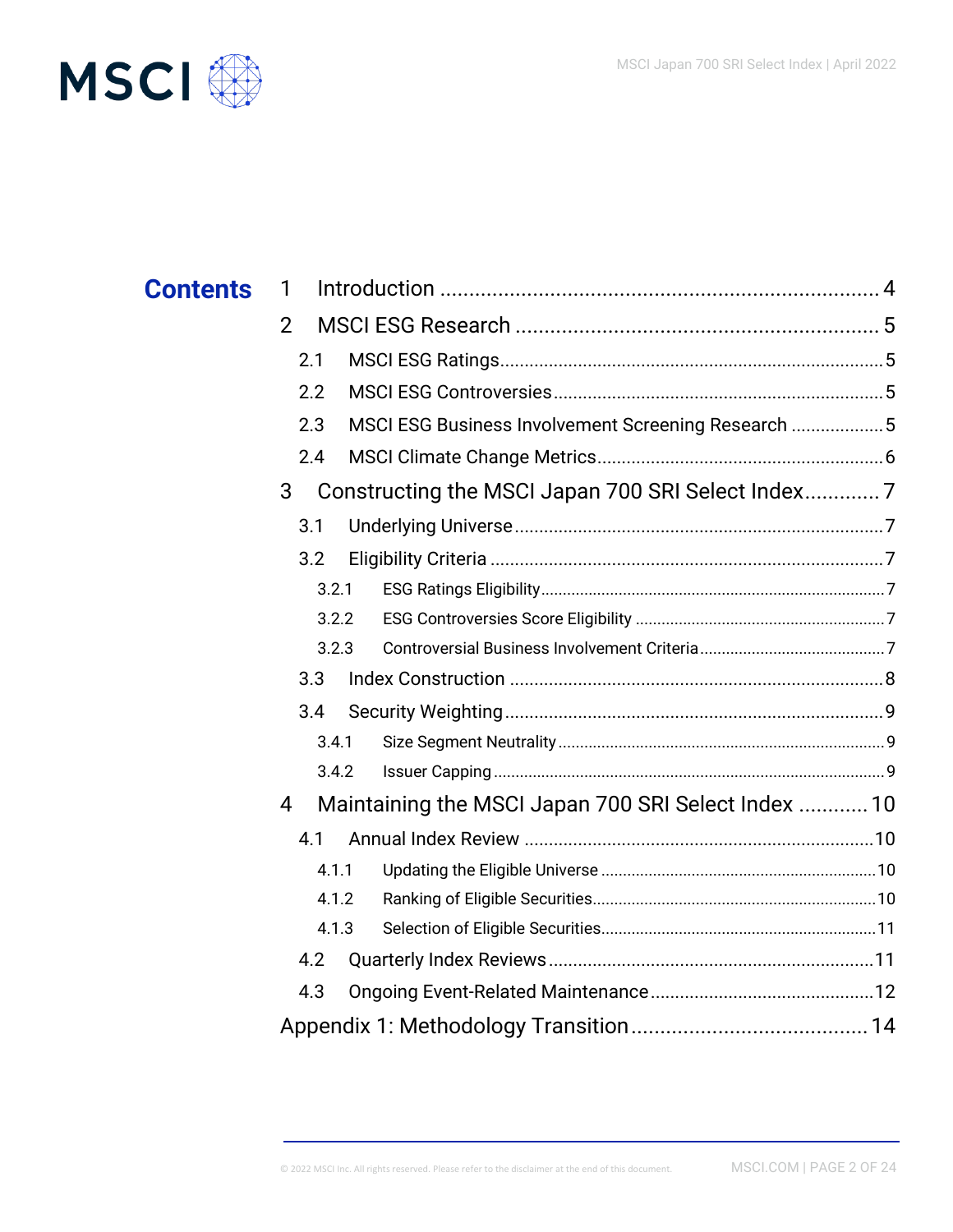

| Appendix 2: MSCI Japan IMI Top 700 Index  15               |
|------------------------------------------------------------|
| Appendix 3: MSCI Japan IMI Top 500 Index  16               |
| Appendix 4: Controversial Business Involvement Criteria 17 |
| Appendix 5: Guidelines on Achieving the Target Sector      |
|                                                            |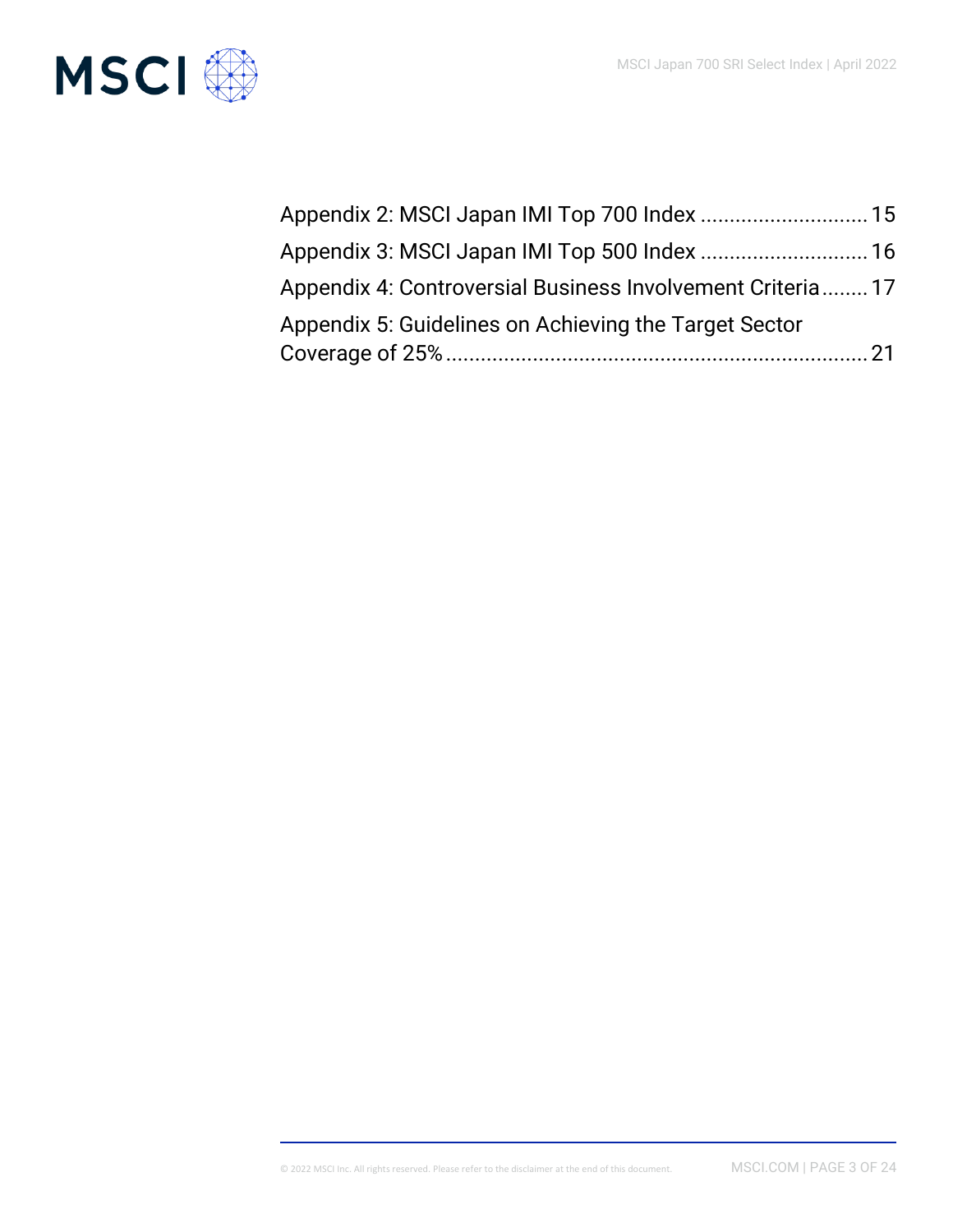

# **1 Introduction**

The MSCI Japan 700 SRI Select Index (the "Index") aims to represent the performance of companies that are consistent with specific values- and climate change-based criteria. Additionally, the Index is designed to represent the performance of companies that have high Environmental, Social and Governance ("ESG") ratings relative to their sector peers. The Index aims to target sector weights that reflect the relative sector weights of the MSCI Japan IMI Top 700 Index<sup>1</sup> (the "Parent Index") to limit the systematic risk introduced by the ESG selection process. Overall, the Index targets 25% of the free float-adjusted market capitalization within each Global Industry Classification Standard (GICS®) Sector of the Parent Index.

Size segment neutrality is implemented, such that the weights of the Large Cap and SMID Cap segments in the Index are equated to the weight of the same segments in the Parent Index.

After implementing size segment neutrality, issuers within the Index are capped at a maximum weight of 5% in excess of the issuer's weight in the Parent Index to reduce concentration. The capping is applied in accordance with the MSCI Capped Indexes methodology<sup>2</sup> . The size segment neutrality and the issuer capping are applied to the Index successively.

<sup>&</sup>lt;sup>1</sup> For more details on the MSCI Japan IMI Top 700 Index, please refer to Appendix 2

<sup>&</sup>lt;sup>2</sup> Please refer to the MSCI Capped Indexes methodology at [www.msci.com/index-methodology](http://www.msci.com/index-methodology)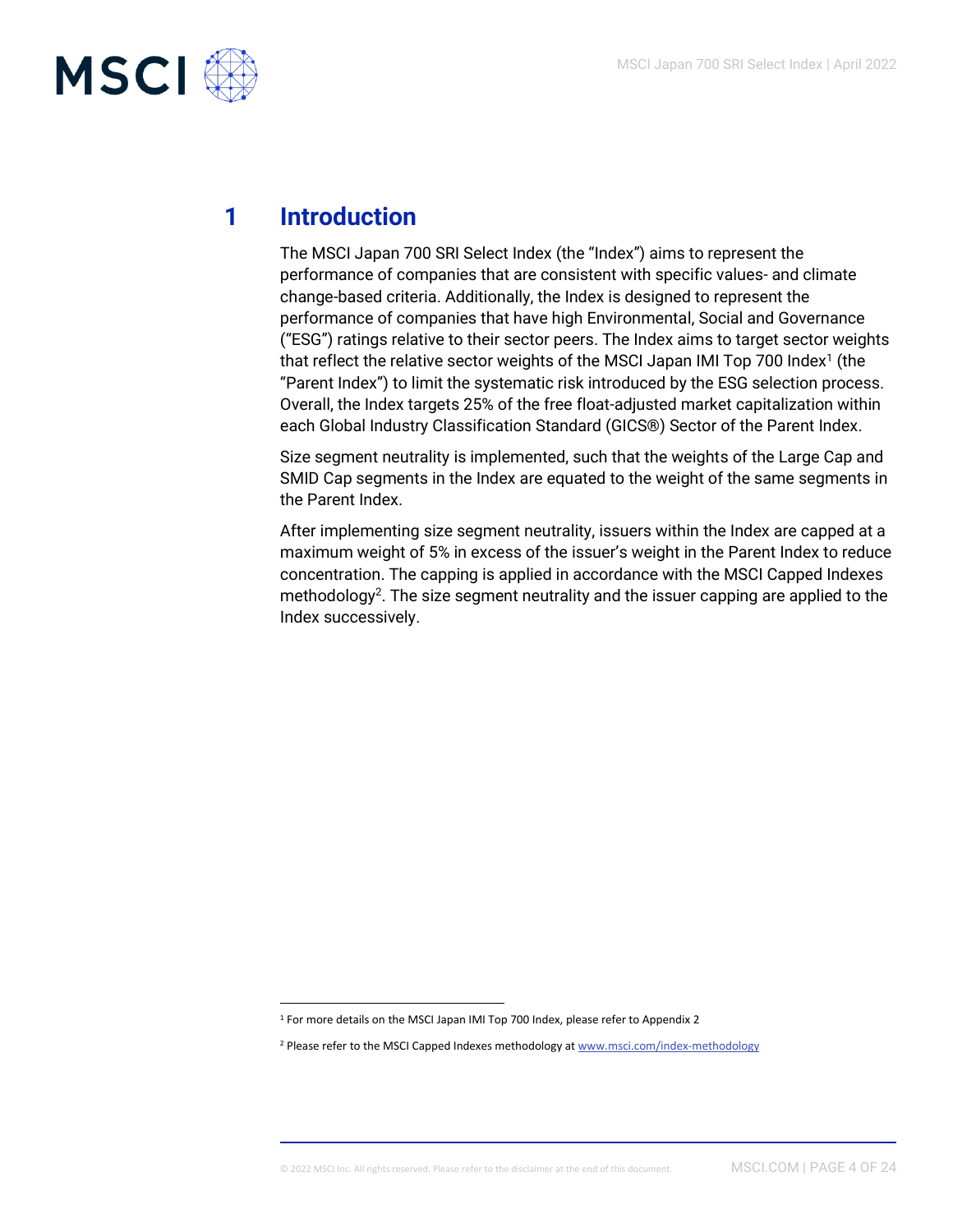

# **2 MSCI ESG Research**

The Index uses company ratings and research provided by MSCI ESG Research LLC. The Index uses the following MSCI ESG Research products: MSCI ESG Ratings, MSCI ESG Controversies, MSCI Business Involvement Screening Research and MSCI Climate Change Metrics.

For details on MSCI ESG Research's full suite of ESG products, please refer to: https://www.msci.com/esg-investing

# 2.1 MSCI ESG RATINGS

MSCI ESG Ratings provides research, analysis and ratings of how well companies manage environmental, social and governance risks and opportunities.

MSCI ESG Ratings provides an overall company ESG rating - a seven point scale from 'AAA' to 'CCC'. In addition, the product provides scores and percentiles indicating how well a company manages each key issue relative to industry peers.

For more details on MSCI ESG Ratings, please refer to: [https://www.msci.com/esg](https://www.msci.com/esg-ratings)[ratings](https://www.msci.com/esg-ratings)

# 2.2 MSCI ESG CONTROVERSIES

MSCI ESG Controversies (formerly known as MSCI Impact Monitor) provides assessments of controversies concerning the negative environmental, social, and/or governance impact of company operations, products and services. The evaluation framework used in MSCI ESG Controversies is designed to be consistent with international norms represented by the UN Declaration of Human Rights, the ILO Declaration on Fundamental Principles and Rights at Work, and the UN Global Compact. MSCI ESG Controversies Score falls on a 0-10 scale, with "0" being the most severe controversy.

For more details on MSCI ESG Controversies, please refer to: [https://www.msci.com/documents/10199/acbe7c8a-a4e4-49de-9cf8-](https://www.msci.com/documents/10199/acbe7c8a-a4e4-49de-9cf8-5e957245b86b) [5e957245b86b](https://www.msci.com/documents/10199/acbe7c8a-a4e4-49de-9cf8-5e957245b86b)

# 2.3 MSCI ESG BUSINESS INVOLVEMENT SCREENING RESEARCH

MSCI ESG Business Involvement Screening Research (BISR) aims to enable institutional investors to manage environmental, social and governance (ESG) standards and restrictions reliably and efficiently.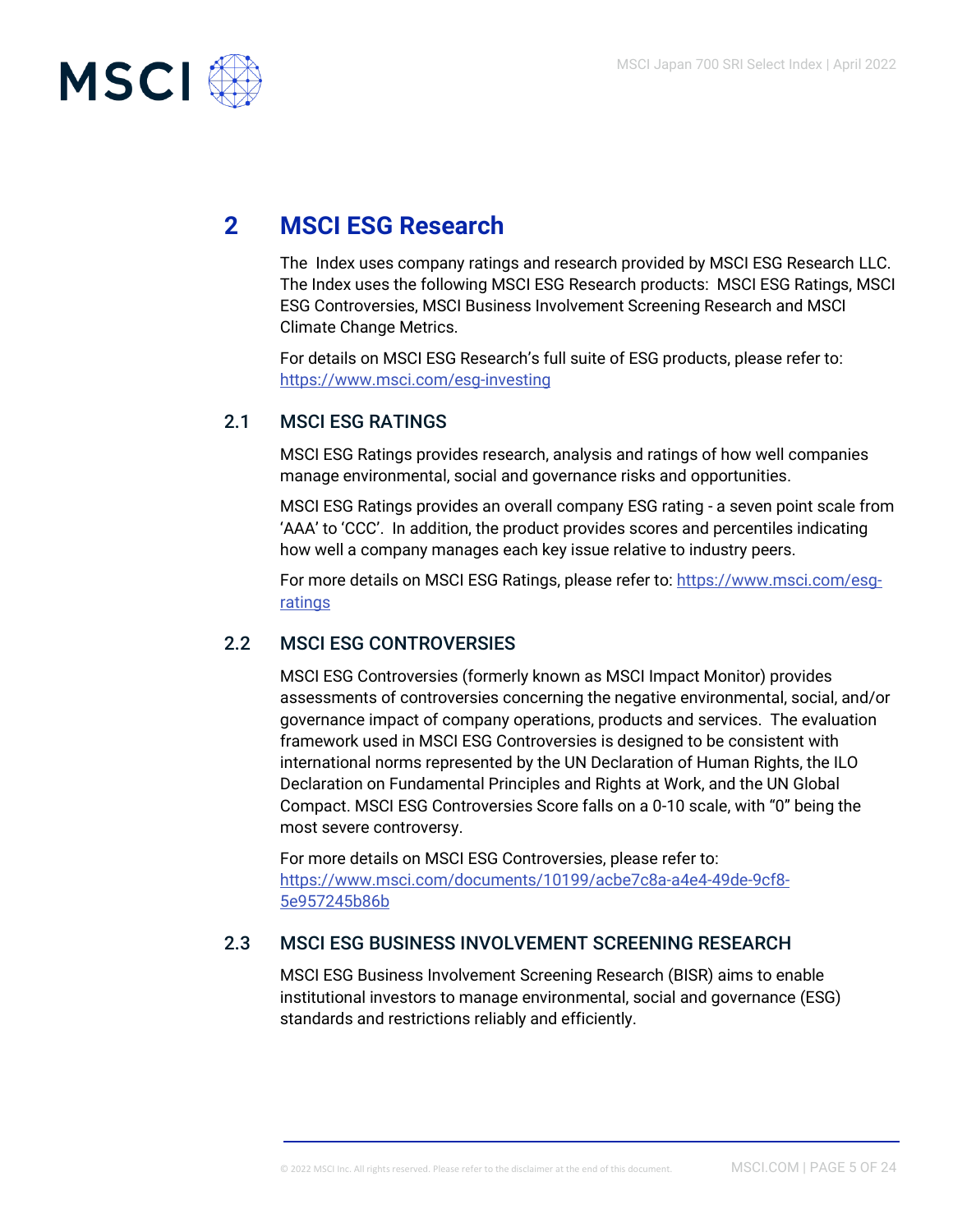

For more details on MSCI ESG Business Involvement Screening Research, please refer to [http://www.msci.com/resources/factsheets/MSCI\\_ESG\\_BISR.pdf](http://www.msci.com/resources/factsheets/MSCI_ESG_BISR.pdf)

# 2.4 MSCI CLIMATE CHANGE METRICS

MSCI Climate Change Metrics is designed to support investors seeking to achieve a range of objectives, including measuring and reporting on climate risk exposure, implementing low carbon and fossil fuel-free strategies, and factoring climate change research into their risk management processes. It provides Carbon Emissions, Fossil Fuel exposure, environmental impact (i.e., clean technology) data and screens, as well as climate-related risk exposure and management assessment on companies such as Low Carbon Transition scores and categories.

For more details on MSCI Climate Change Metrics, please refer to https://www.msci.com/climate-change-solutions.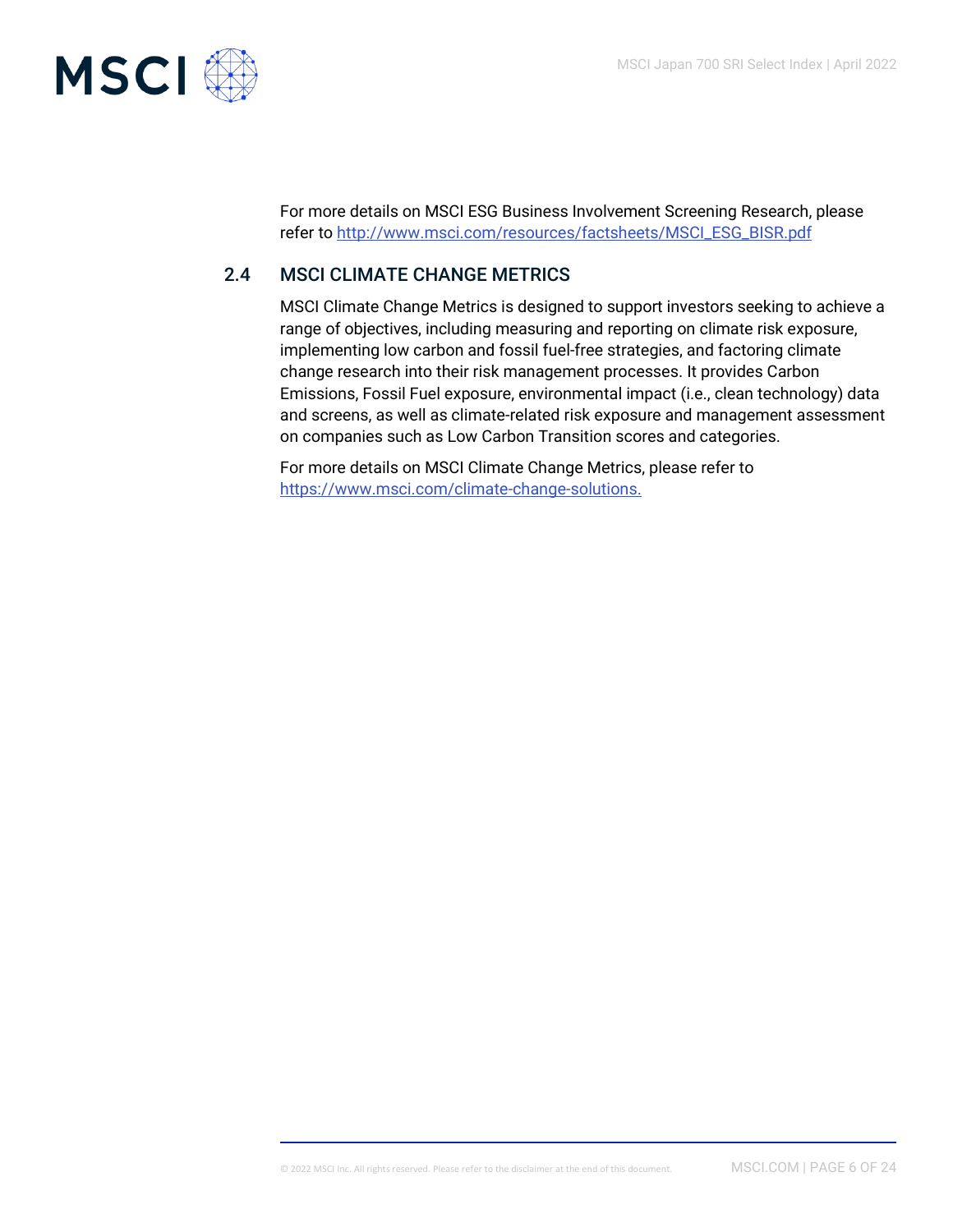

# **3 Constructing the MSCI Japan 700 SRI Select Index**

## 3.1 UNDERLYING UNIVERSE

The Selection Universe for the Index is defined by the constituents of the MSCI Japan IMI Top 700 Index $3$ , with the exception of companies classified under the following GICS Industries:

- Mortgage Real Estate Investment Trusts (402040)
- Equity Real Estate Investment Trusts (601010)

# 3.2 ELIGIBILITY CRITERIA

The Index uses company ratings and research provided by MSCI ESG Research LLC to determine eligibility for index inclusion.

#### **3.2.1 ESG RATINGS ELIGIBILITY**

The Index uses MSCI ESG Ratings to identify companies that have demonstrated an ability to manage their ESG risks and opportunities. Companies are required to have an MSCI ESG Rating of 'A' or above to be eligible for inclusion in the Index.

#### **3.2.2 ESG CONTROVERSIES SCORE ELIGIBILITY**

The Index uses MSCI ESG Controversies Scores to identify companies that are involved in very serious controversies involving the environmental, social, or governance impact of their operations and/or products and services. Companies are required to have an MSCI ESG Controversies Score of 4 or above to be eligible for inclusion in the Index.

#### **3.2.3 CONTROVERSIAL BUSINESS INVOLVEMENT CRITERIA**

The Index uses MSCI ESG Business Involvement Screening Research and MSCI Climate Change Metrics to identify companies that are involved in the business activities listed below. Companies that meet the business involvement criteria are excluded from the Index. Please refer to Appendix 2 for details on these criteria.

- Adult Entertainment
- Alcohol

<sup>3</sup> Prior to the November 2018 Semi-Annual Index Review, the Parent Index was the MSCI Japan IMI Top 500 Index. For more details on the MSCI Japan IMI Top 500 Index, please refer to Appendix 3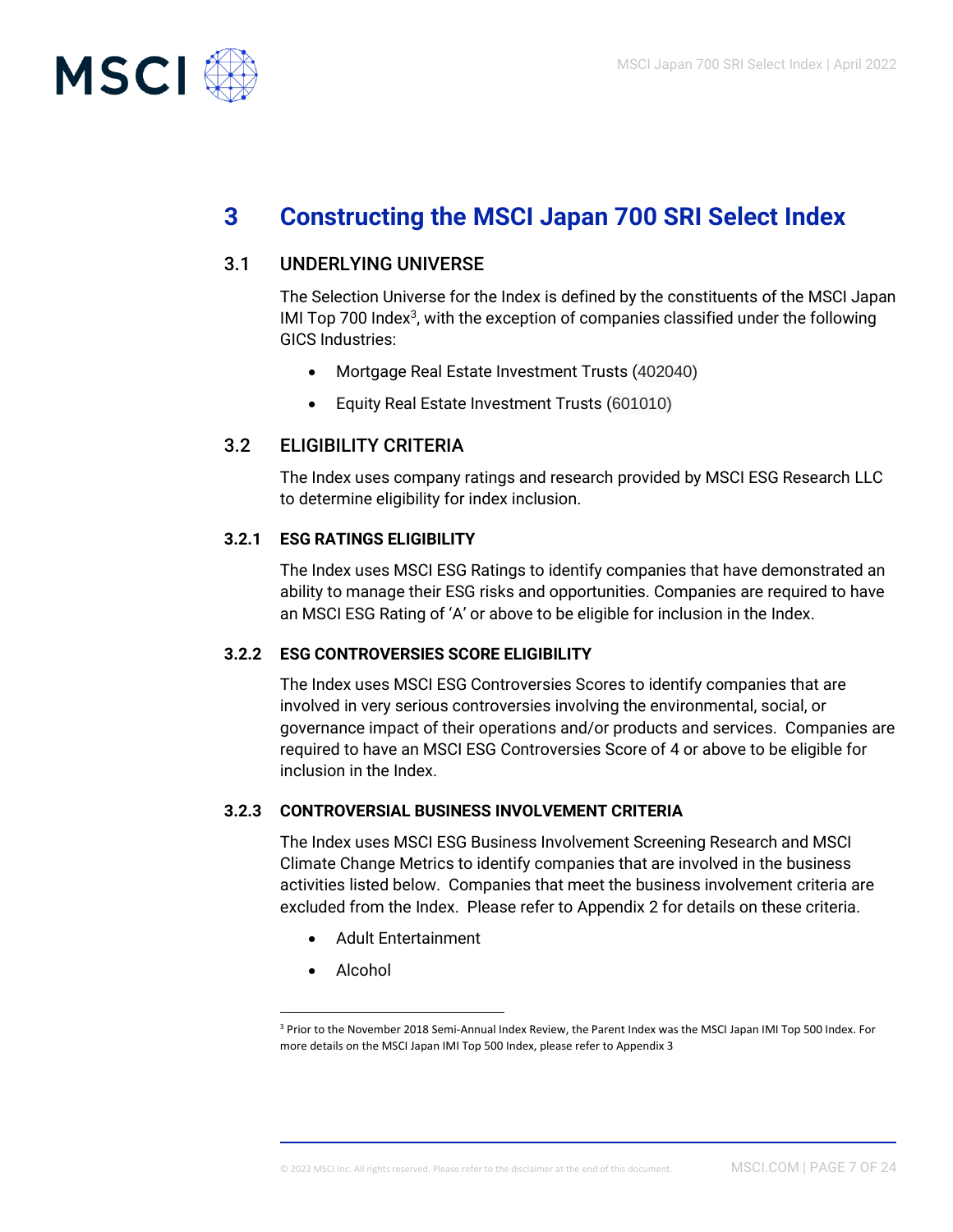

- Civilian Firearms
- Controversial Weapons
- Conventional Weapons
- Gambling
- Genetically Modified Organisms (GMO)
- Nuclear Power
- Nuclear Weapons
- Tobacco
- Fossil Fuel Extraction and Production
- Fossil Fuel-based Power Generation
- Fossil Fuel Reserves Ownership

In addition to the above, companies that fail to comply with the United Nations Global Compact Principles are also excluded from the Index.

# 3.3 INDEX CONSTRUCTION

Component SRI indexes are constructed at a size segment level. Each Component SRI index targets 25% of the free float-adjusted market capitalization within each GICS Sector of the Underlying Index<sup>4</sup>.

The following Component SRI indexes are aggregated to construct the Index.

| <b>Component SRI Index</b>                   | Underlying Index               |
|----------------------------------------------|--------------------------------|
| MSCI Japan 700 Large Cap SRI Select<br>Index | MSCI Japan 700 Large Cap Index |
| MSCI Japan 700 SMID Cap SRI Select<br>Index  | MSCI Japan 700 SMID Cap Index  |

<sup>4</sup> Each of the Underlying Indexes are constructed by selecting Large and SMID Cap securities from the Parent Index. Together, they form the entirety of the Parent Index.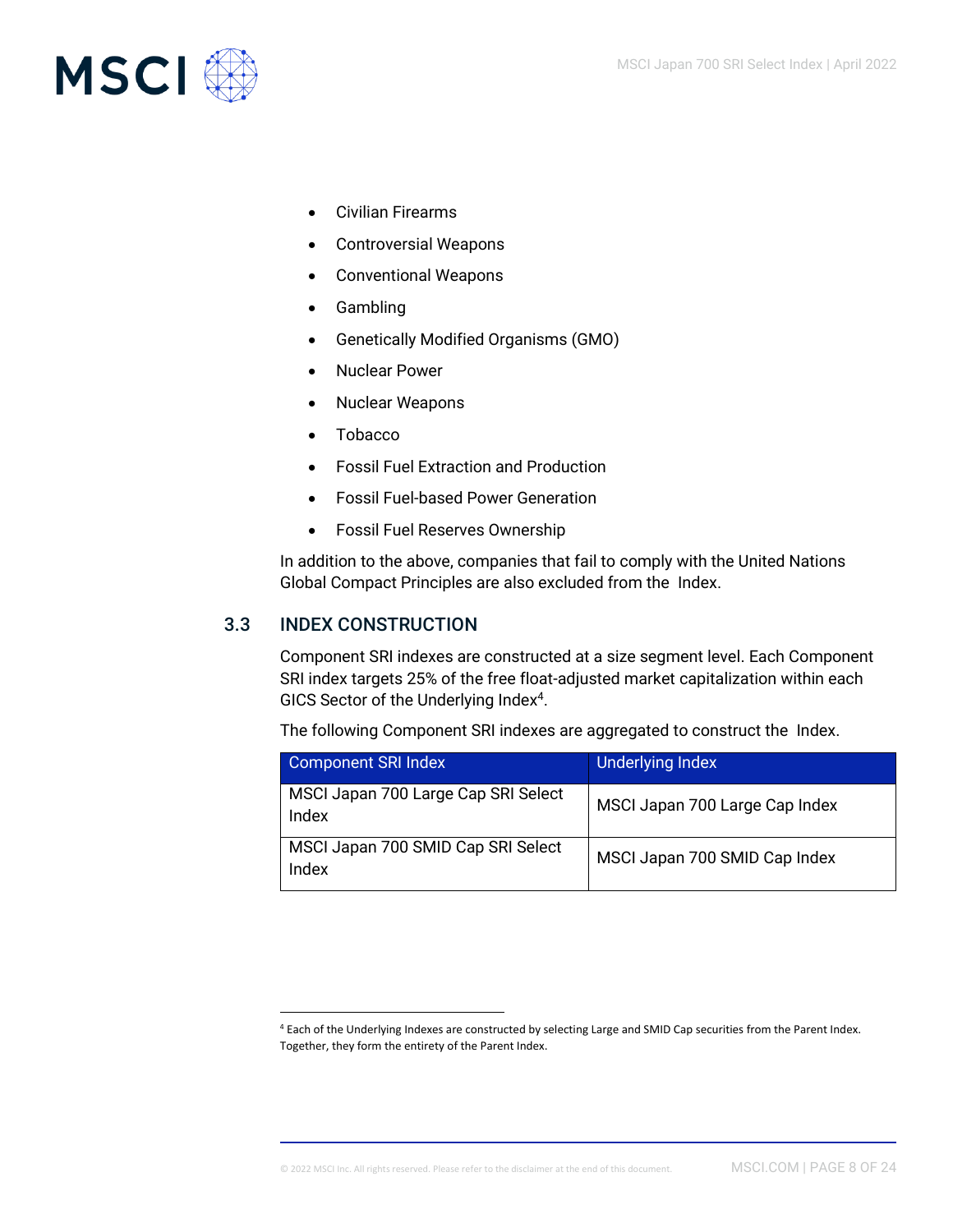

# 3.4 SECURITY WEIGHTING

Each constituent of the Index will have their weights adjusted to implement the following weighting schemes sequentially. Between index reviews, security weights will fluctuate according to market movements.

## **3.4.1 SIZE SEGMENT NEUTRALITY**

The security weights are adjusted to implement size segment neutrality, i.e. the aggregate weights of the Large Cap and SMID Cap size segments in the Index is equated to their weights in the Parent Index. This is done by rescaling the weights of the constituents within the Large Cap and SMID Cap size segments of the Index to reflect the effective Parent Index size segment weights.

A turnover buffer of 50% is applied during the on-going index review.

For example, if the on-going rebalancing results in changing the weight of a security from  $x\%$  to  $y\%$ , then the effective change in weight will be:

*Effective pro forma constituent weight* =  $x + (y - x) * 0.5$ 

The turnover buffer is not applied on deletions.

#### **3.4.2 ISSUER CAPPING**

The maximum weight of any issuer in the Index is then capped at 5% in excess of the issuer's weight in the Parent Index. Within the capped group, securities are weighted in proportion to their uncapped weights. The weight of the securities outside of the capped group will be increased in proportion to their weight prior to capping. At any time the issuer capping is invoked, the size segment-neutral weights may be breached.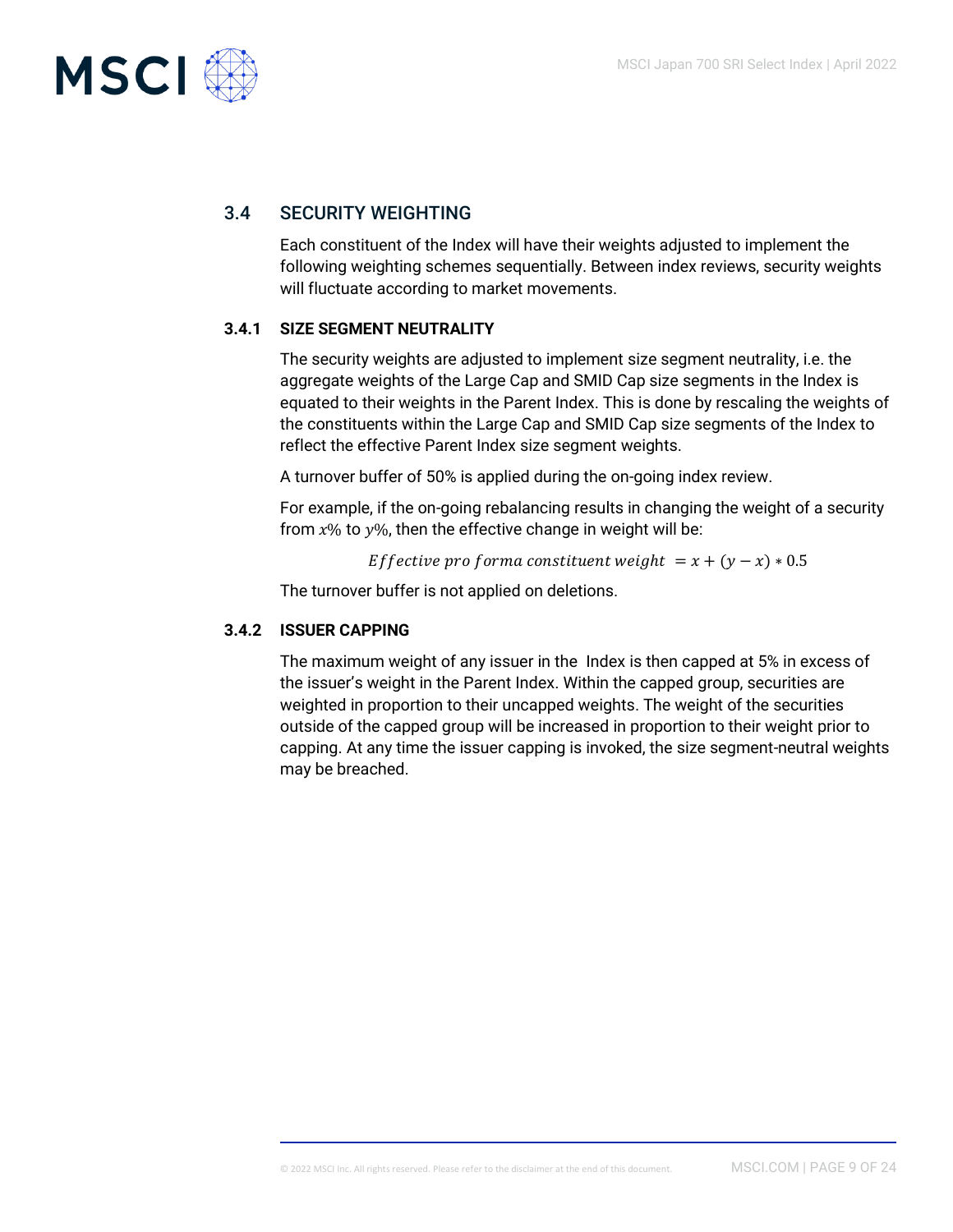

# **4 Maintaining the MSCI Japan 700 SRI Select Index**

# 4.1 ANNUAL INDEX REVIEW

The MSCI Index is reviewed on an annual basis in May to coincide with the May Semi-Annual Index Review of the Parent Index, and the changes are implemented at the end of May. In general, the pro forma indexes are announced nine business days before the effective date.

In general, MSCI uses MSCI ESG Research data (including MSCI ESG Ratings, MSCI ESG Controversies Scores and MSCI Business Involvement Screening Research) as of the end of the month preceding the Index Reviews for the rebalancing of the Index. For some securities, such data may not be published by MSCI ESG Research by the end of the month preceding the Index Review. For such securities, MSCI will use ESG data published after the end of month, when available, for the rebalancing of the Index.

At each Annual Index Review, the Eligible Universe is updated, and the composition of the Index is reassessed in order to target 25% free float-adjusted cumulative market capitalization of each sector of the Parent Index.

#### **4.1.1 UPDATING THE ELIGIBLE UNIVERSE**

The Eligible Universe is updated during each Annual Index Review.

Companies that are currently not constituents of the Index are evaluated using the same eligibility criteria described in Section 3.2.

Existing constituents of the Index are maintained in the Eligible Universe if they meet all the following conditions:

- MSCI ESG Rating of 'BB' or above
- MSCI ESG Controversies Score of 1 or above
- Not screened by the business involvement criteria described in Section 3.2.3

#### **4.1.2 RANKING OF ELIGIBLE SECURITIES**

For each sector, eligible securities of the Component SRI index as described in Section 3.2 are ranked based on the following criteria:

• ESG Rating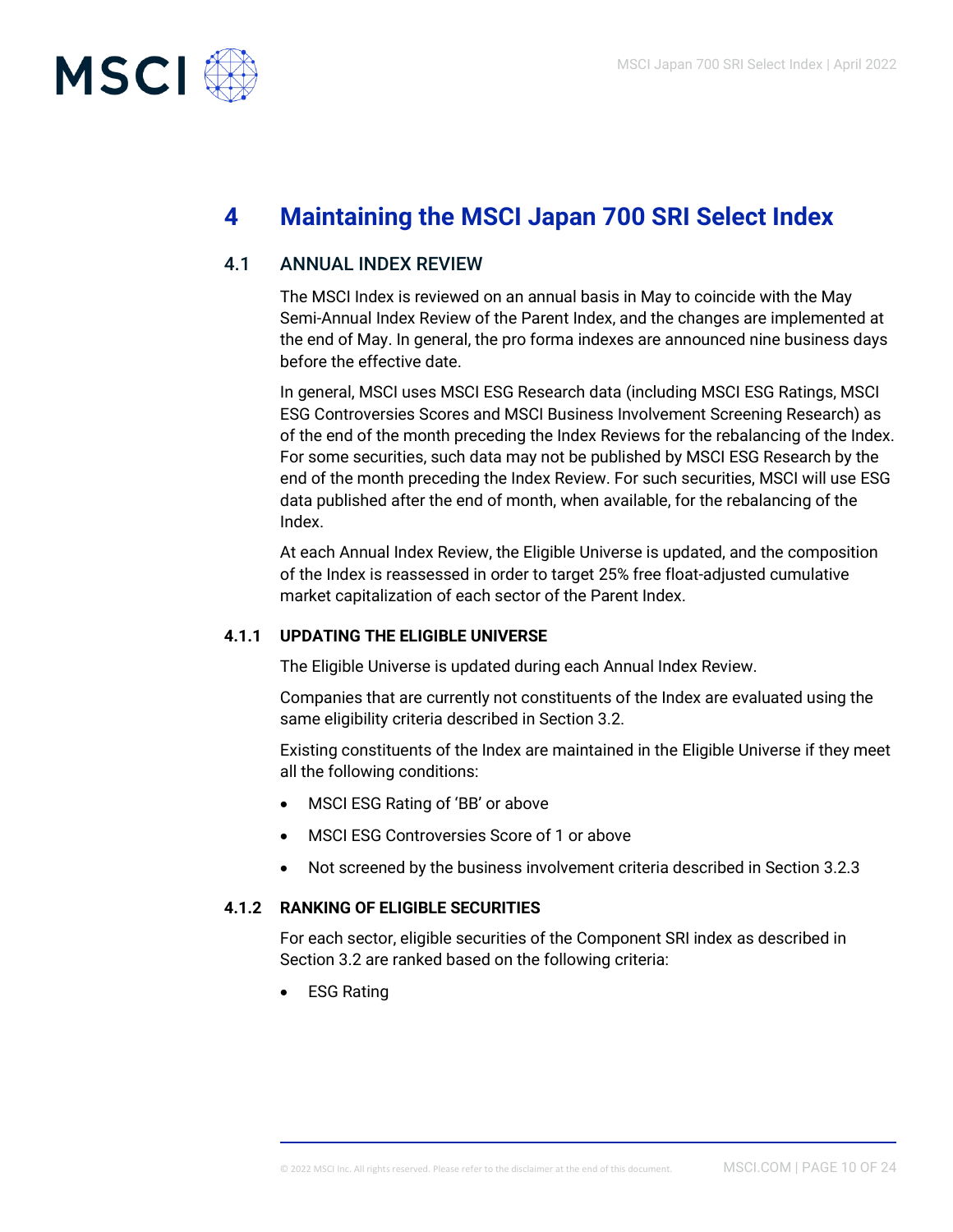

- ESG Trend<sup>5</sup> (positive ESG Trend preferred to neutral ESG Trend and neutral ESG Trend preferred to negative ESG Trend)
- Current index constituency (existing constituents above non-constituents)
- Industry-adjusted ESG scores
- Decreasing free float-adjusted market capitalization

## **4.1.3 SELECTION OF ELIGIBLE SECURITIES**

For each sector, eligible securities of the Component SRI index are then selected from the Ranked Universe in the following order until the target 25% coverage by cumulative free float-adjusted market capitalization is reached:

- Securities in the top 17.5% cumulative free float-adjusted market capitalization coverage of the ranked universe, including the first security that increases the cumulative coverage above 17.5%
- 'AAA' and 'AA' rated securities in the top 25% cumulative free float-adjusted market capitalization coverage of the ranked universe, including the first security that increases the cumulative coverage above 25%
- Current Index constituents in the top 32.5% cumulative free float-adjusted market capitalization coverage of the ranked universe, including the first security that increases the cumulative coverage above 32.5% if that security is a current index constituent
- Remaining eligible securities in the Ranked Universe

Please see Appendix 3 for additional details on the ranking and selection rules.

# 4.2 QUARTERLY INDEX REVIEWS

The Index is also reviewed on a quarterly basis to coincide with the regular Index Reviews of the Parent Indexes. The changes are implemented at the end of February, August and November. The pro forma indexes are in general announced nine business days before the effective date.

For the Quarterly Index Reviews, MSCI ESG Ratings, MSCI ESG Controversies Score assessments and MSCI BISR data are taken as of the end of the month preceding the Index Reviews, i.e., January, July and October. For some securities, this data may not

<sup>5</sup> ESG Trend is defined as the latest change in ESG Rating over the previous 12 months. A security without any change in ESG Rating over the previous 12 months will have a neutral ESG Trend. Also, companies that receive a re-initiated ESG Rating due to a change in the ESG Ratings Industry are considered to have a neutral ESG Trend.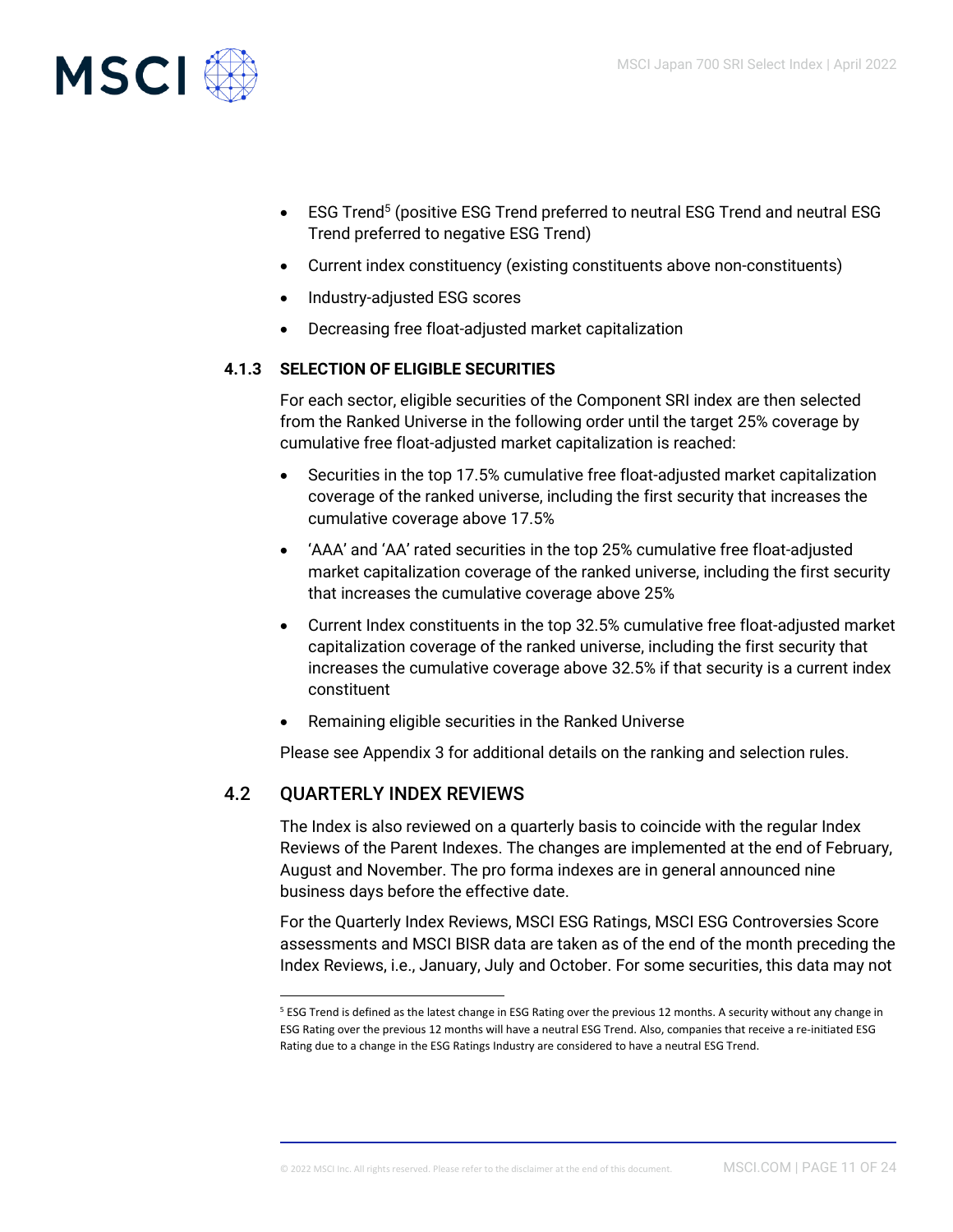

be published by MSCI ESG Research by the end of the month preceding the Index Review. For such securities, MSCI will use ESG data published after the end of month, when available, for the rebalancing of the Index.

At the Quarterly Index Reviews, existing constituents are deleted from the Index if they do not meet the eligibility criteria described in Section 4.1.1. Existing constituents that meet the eligibility criteria are retained in the Index.

Additions, from the eligible securities as per Section 3.2, are made only to those sectors where the current market capitalization coverage is less than 22.5%, until the 25% target is reached.

Market price movements may cause small deviations in the sector coverage between two Index Reviews. Therefore, in order to minimize turnover, a buffer of 10% is used on the target coverage of 25% to define under-representation.

# 4.3 ONGOING EVENT-RELATED MAINTENANCE

The general treatment of corporate events in the Index aims to appropriately represent an investor's participation in an event based on relevant deal terms and pre-event weighting of the index constituents that are involved.

The following section briefly describes the treatment of common corporate events within the Index.

No new securities will be added (except where noted below) to the Index between Index Reviews. For cases where additions are noted below, securities will be added to the index only if added to the Parent Index. Parent Index deletions will be reflected simultaneously.

There are no deletions from the Index between Index Reviews on account of a security becoming ineligible because of MSCI ESG Rating downgrade and/or decrease in MSCI ESG Controversies Score and/or change in business involvement.

| EVENT TYPE                        | <b>EVENT DETAILS</b>                                                                                                       |
|-----------------------------------|----------------------------------------------------------------------------------------------------------------------------|
| New additions to the Parent Index | A new security added to the Parent<br>Index (such as IPO and other early<br>inclusions) will not be added to the<br>index. |
| Spin-Offs                         | All securities created as a result of the<br>spin-off of an existing Index<br>constituent will not be added to the         |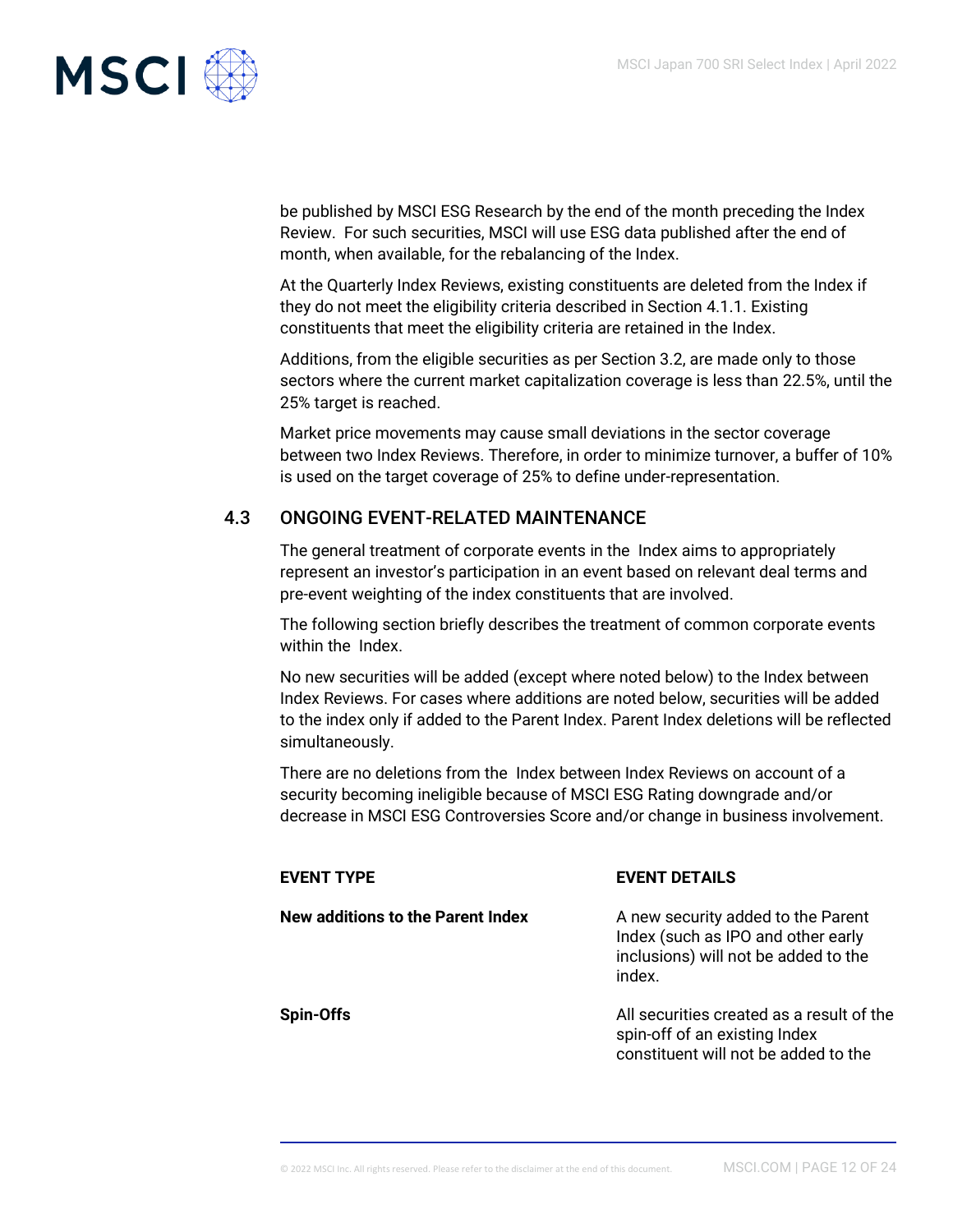

Index at the time of event implementation. Reevaluation for addition in the Indexes will occur at the subsequent Index Review. **Merger/Acquisition If an existing Index constituent is** acquired by a non-Index constituent, the existing constituent will be deleted from the Index and the acquiring nonconstituent will not be added to the Index. **Changes in Security Characteristics** A security will continue to be an Index constituent if there are changes in characteristics (country, sector, size segment, etc.). Reevaluation for continued inclusion in the Index will occur at the subsequent Index Review.

Further detail and illustration regarding specific treatment of corporate events relevant to this Index can be found in the MSCI Corporate Events Methodology book.

The MSCI Corporate Events methodology book is available at: <https://www.msci.com/index-methodology>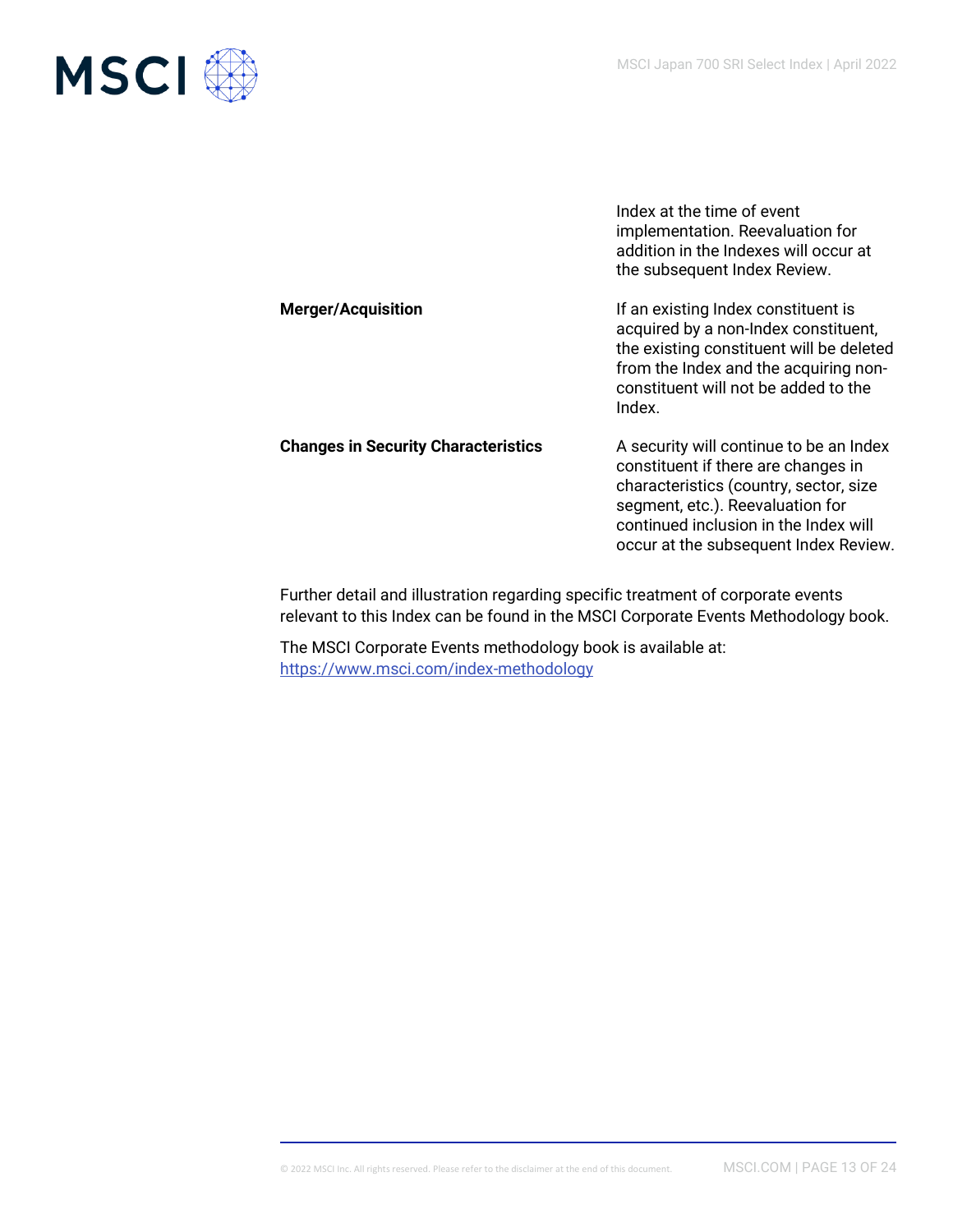

# **Appendix 1: Methodology Transition**

#### **Effective as of the November 2018 Semi-annual Index Review**

Prior to the November 2018 Semi-annual Index Review (SAIR), the MSCI Japan IMI Top 500 Index was used as the Parent Index. Effective as of the November 2018 SAIR, the Parent Index was changed to the MSCI Japan IMI Top 700 Index.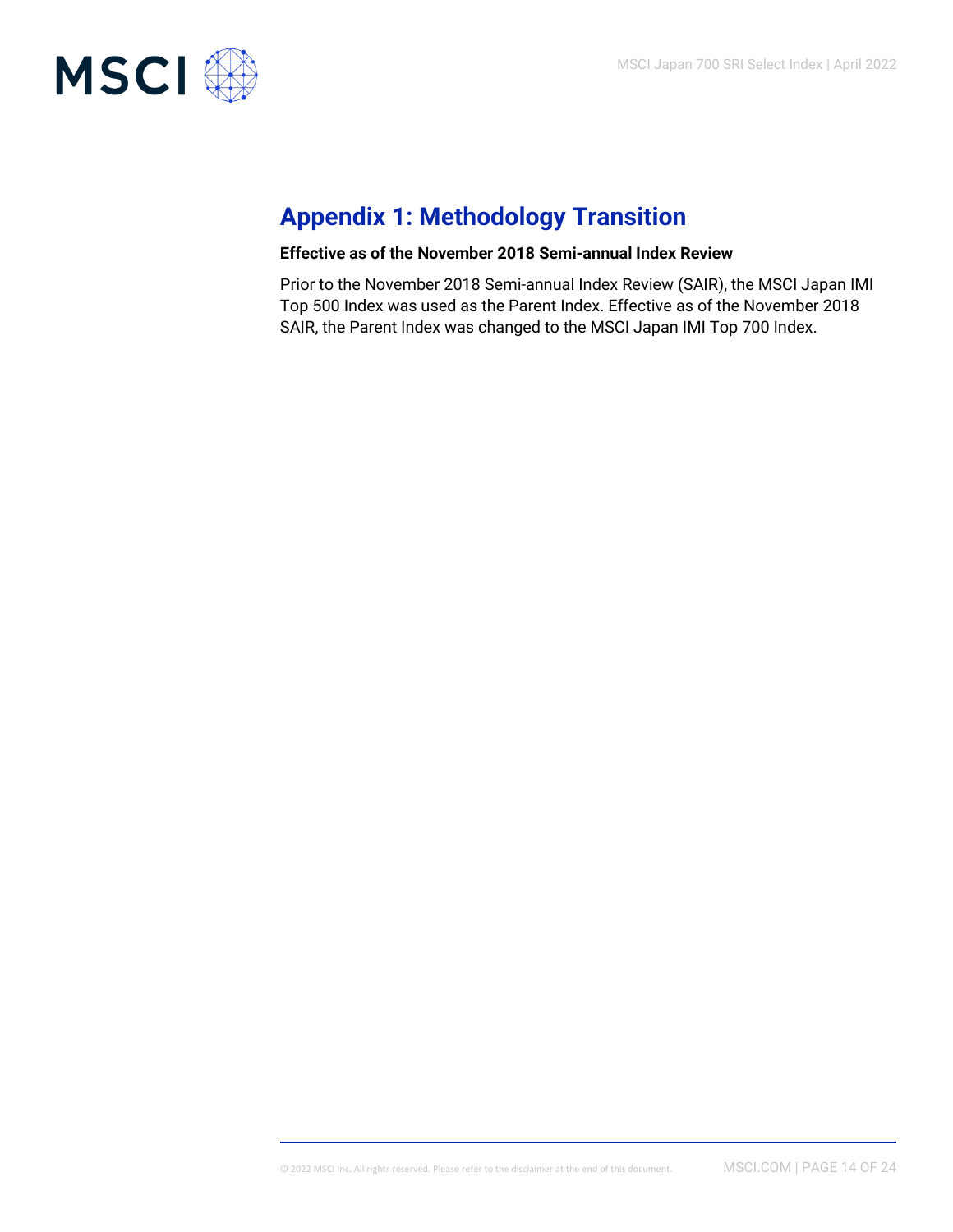

# **Appendix 2: MSCI Japan IMI Top 700 Index**

## INDEX CONSTRUCTION

The MSCI Japan IMI Top 700 Index is constructed from the securities of the MSCI Japan Investable Market Index (IMI). The securities in the MSCI Japan IMI are ranked by free float-adjusted market capitalization in descending order and the top 700 securities are selected to construct the MSCI Japan IMI Top 700 Index.

## SEMI-ANNUAL INDEX REVIEW

The composition of the MSCI Japan IMI Top 700 Index is reviewed on a semi-annual basis to coincide with the regular Semi-Annual index reviews of the MSCI Global Investable Market Indexes. The changes are implemented at the end of May and November.

## BUFFER RULES

During each Semi-Annual review, to reduce Index turnover and enhance Index stability, buffer rules are applied at 20% of the fixed number of securities in the Index.

Buffers are applied on securities ranked between 561 and 840. The securities in the MSCI Japan IMI are ranked in descending order of their free float adjusted market capitalization and all securities up to rank 560 are added to the Index on a priority basis. The existing constituents of MSCI Japan IMI Top 700 Index ranked between 561 and 840 are then successively added until the number of securities in of MSCI Japan IMI Top 700 Index reaches 700. If there are less than 700 securities in MSCI Japan IMI then all securities are added to the MSCI Japan IMI Top 700 Index.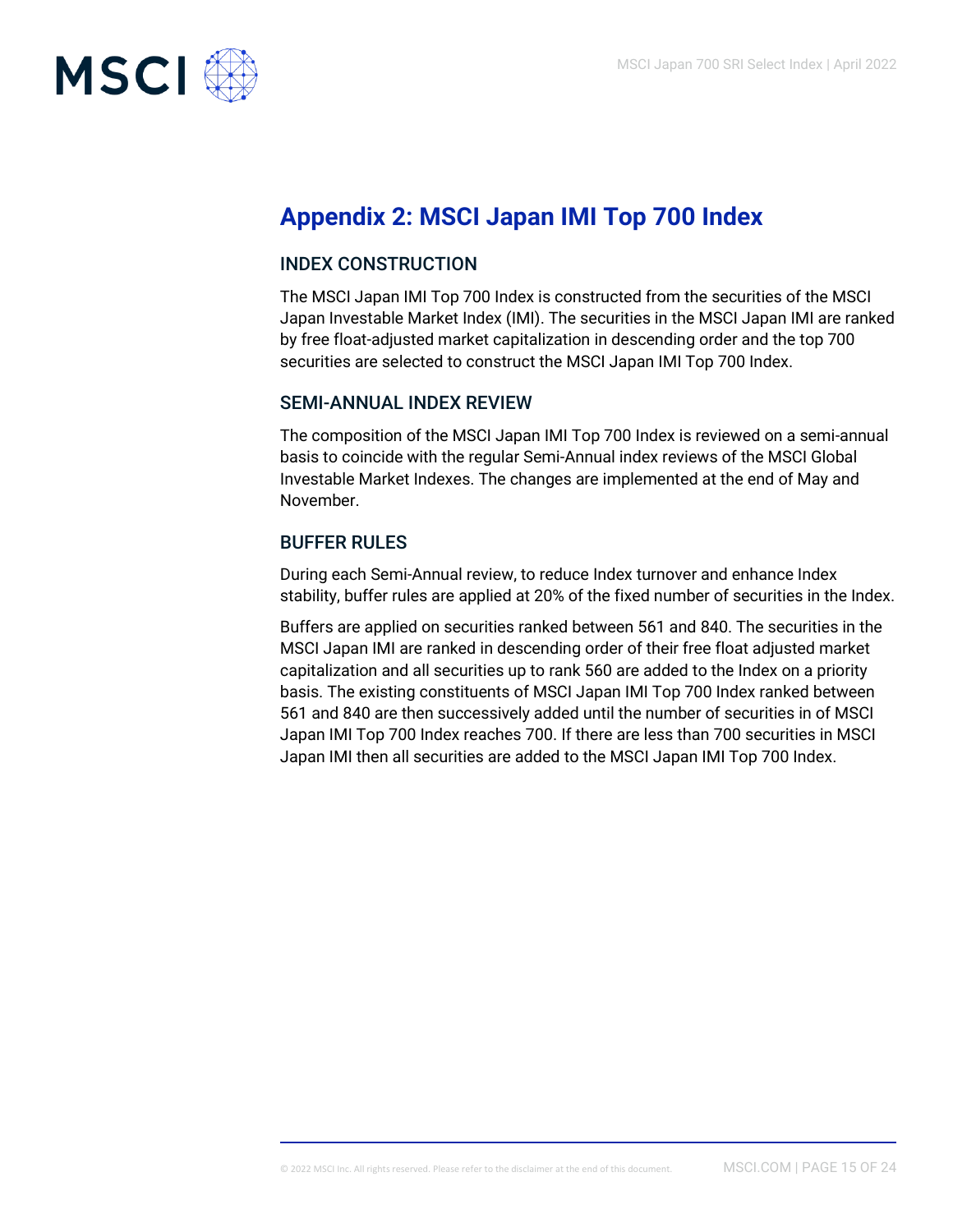

# **Appendix 3: MSCI Japan IMI Top 500 Index**

## INDEX CONSTRUCTION

The MSCI Japan IMI Top 500 Index is constructed from the securities of the MSCI Japan Investable Market Index (IMI). The securities in the MSCI Japan IMI are ranked by free float-adjusted market capitalization in descending order and the top 500 securities are selected to construct the MSCI Japan IMI Top 500 Index.

## SEMI-ANNUAL INDEX REVIEW

The composition of the MSCI Japan IMI Top 500 Index is reviewed on a semi-annual basis to coincide with the regular Semi-Annual index reviews of the MSCI Global Investable Market Indexes. The changes are implemented at the end of May and November.

## BUFFER RULES

During each Semi-Annual review, to reduce Index turnover and enhance Index stability, buffer rules are applied at 20% of the fixed number of securities in the Index.

Buffers are applied on securities ranked between 401 and 600. The securities in the MSCI Japan IMI are ranked in descending order of their free float adjusted market capitalization and all securities up to rank 560 are added to the Index on a priority basis. The existing constituents of MSCI Japan IMI Top 500 Index ranked between 401 and 600 are then successively added until the number of securities in of MSCI Japan IMI Top 500 Index reaches 500. If there are less than 500 securities in MSCI Japan IMI then all securities are added to the MSCI Japan IMI Top 500 Index.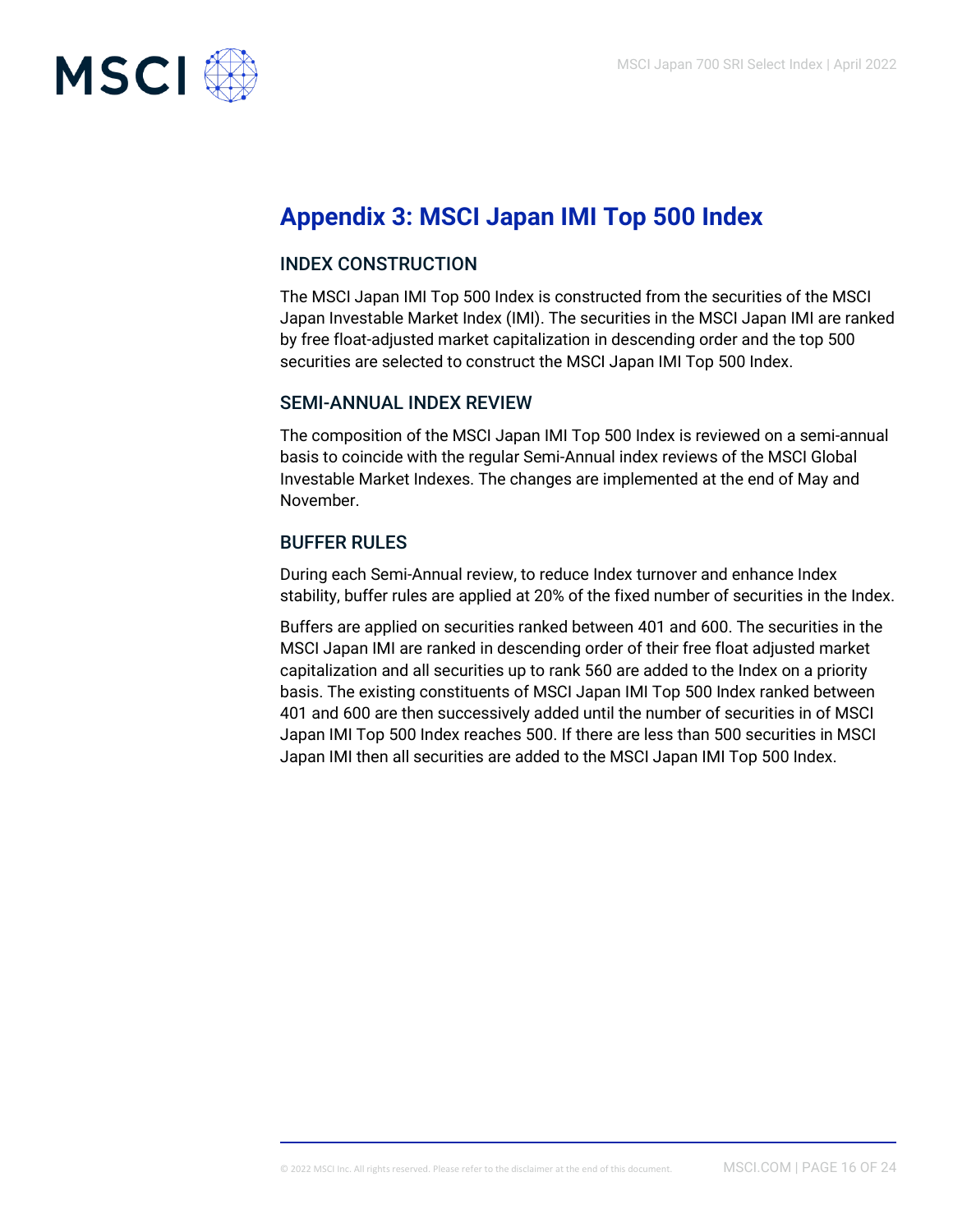

# **Appendix 4: Controversial Business Involvement Criteria**

Companies, whose activities meet the following criteria, as determined by MSCI ESG Research, are excluded from the Index:

- **Adult Entertainment**
	- All companies deriving 5% or more revenue from the production of adult entertainment materials
	- All companies deriving 15% or more aggregate revenue from the production, distribution and retail of adult entertainment materials
- **Alcohol**
	- All companies deriving 5% or more revenue from the production of alcoholrelated products
	- All companies deriving 15% or more aggregate revenue from the production, distribution, retail and supply of alcohol-related products
- **Civilian Firearms**
	- All companies classified as "Producer" of firearms and small arms ammunitions for civilian markets. It does not cover companies that cater to the military, government, and law enforcement markets
	- All companies deriving 5% or more aggregate revenue from the production and distribution (wholesale or retail) of firearms or small arms ammunition intended for civilian use
- **Controversial Weapons**
	- All companies with any tie to Controversial Weapons (cluster munitions, landmines, depleted uranium weapons, biological/chemical weapons, blinding lasers, non-detectable fragments and incendiary weapons), as defined by the methodology of the MSCI Global Ex-Controversial Weapons Indexes available a[t https://www.msci.com/index-methodology](https://www.msci.com/index-methodology)
- **Conventional Weapons**
	- All companies deriving 5% or more revenue from the production of conventional weapons and components
	- All companies deriving 10% or more aggregate revenue from weapons systems, components, and support systems and services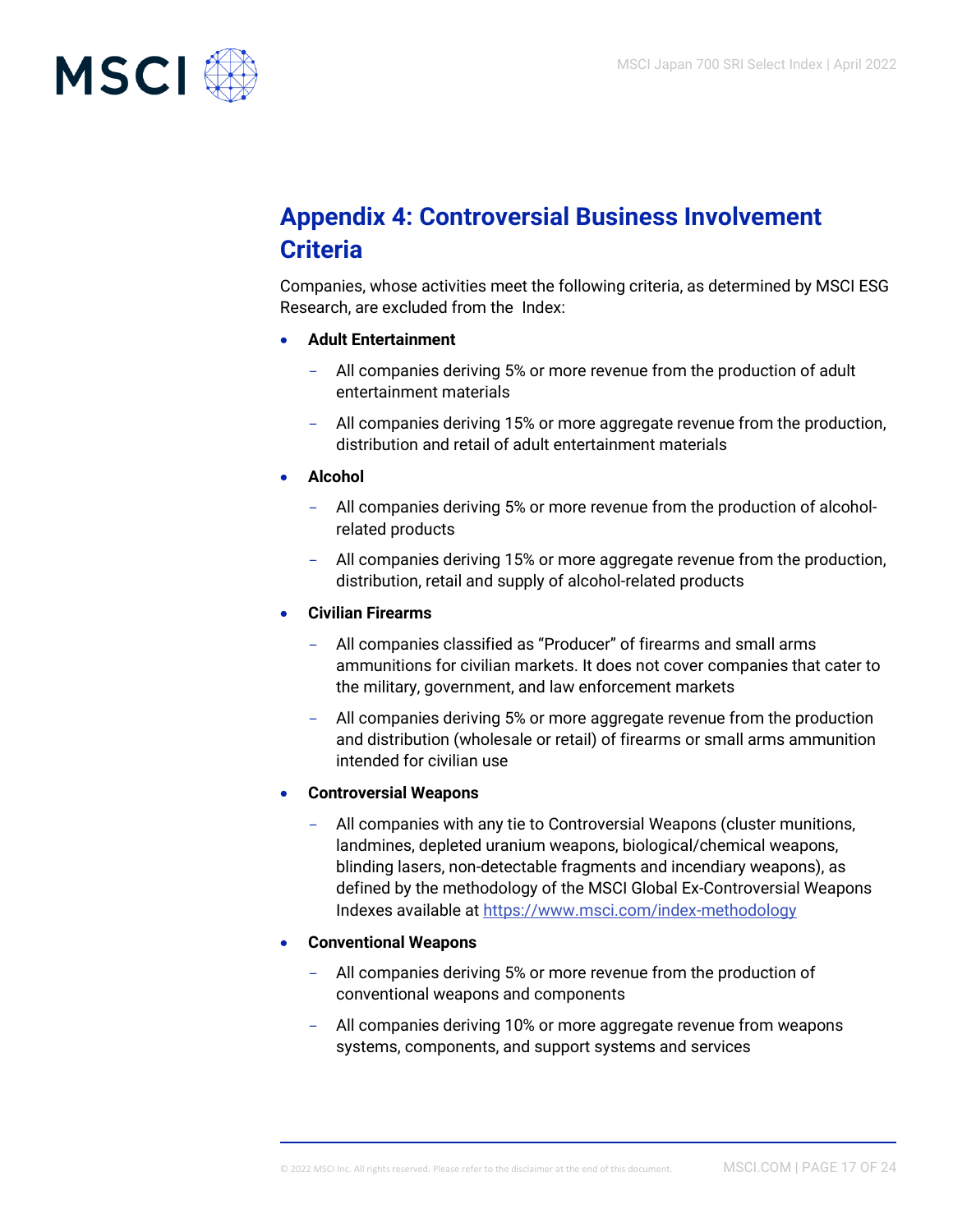

#### • **Gambling**

- All companies deriving 5% or more revenue from ownership of operation of gambling-related business activities
- All companies deriving 15% or more aggregate revenue from gamblingrelated business activities
- **Genetically Modified Organisms (GMO)**
	- All companies deriving 5% or more revenue from activities like genetically modifying plants, such as seeds and crops, and other organisms intended for agricultural use or human consumption
- **Nuclear Power**
	- All companies generating 5% or more of their total electricity from nuclear power in a given year
	- All companies that have 5% or more of installed capacity attributed to nuclear sources in a given fiscal year
	- All companies deriving 15% or more aggregate revenue from nuclear power activities

#### • **Nuclear Weapons**

- All companies that manufacture nuclear warheads and/or whole nuclear missiles
- All companies that manufacture components that were developed or are significantly modified for exclusive use in nuclear weapons (warheads and missiles)
- All companies that manufacture or assemble delivery platforms that were developed or significantly modified for the exclusive delivery of nuclear weapons
- All companies that provide auxiliary services related to nuclear weapons
- All companies that manufacture components that were not developed or not significantly modified for exclusive use in nuclear weapons (warheads and missiles) but can be used in nuclear weapons
- All companies that manufacture or assemble delivery platforms that were not developed or not significantly modified for the exclusive delivery of nuclear weapons but have the capability to deliver nuclear weapons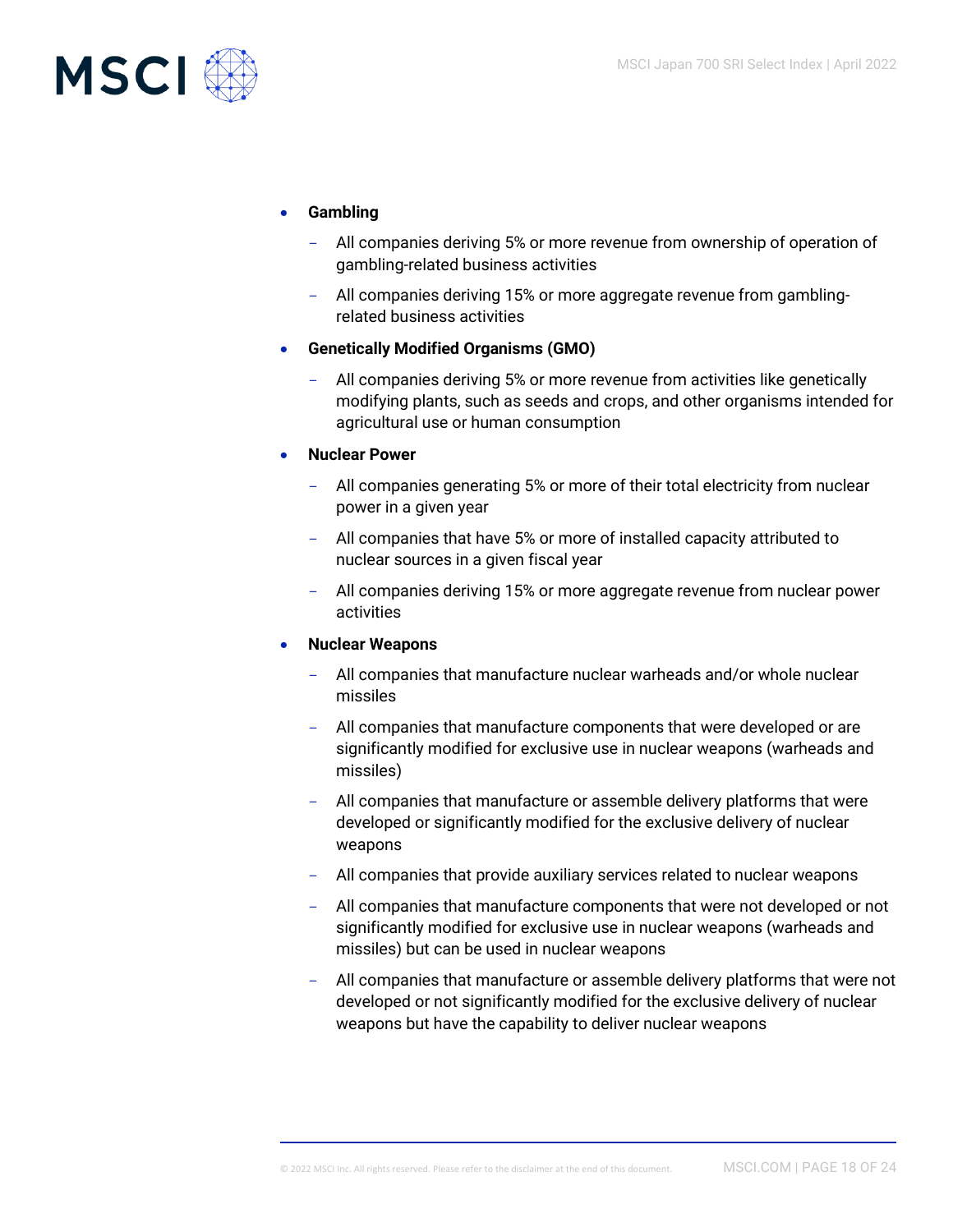

- All companies that manufacture components for nuclear-exclusive delivery platforms
- **Tobacco**
	- All companies classified as a "Producer"
	- All companies deriving 5% or more aggregate revenue from the production, distribution, retail, supply and licensing of tobacco-related products
- **Fossil Fuel Extraction and Production**
	- o **Thermal Coal Mining**
		- All companies deriving 5% or more revenue (either reported or estimated) from the mining of thermal coal (including lignite, bituminous, anthracite and steam coal) and its sale to external parties. It does not cover revenue from metallurgical coal; coal mined for internal power generation (e.g. in the case of vertically integrated power producers); intra-company sales of mined thermal coal; and revenue from coal trading

#### o **Unconventional Oil & Gas Extraction**

All companies deriving 5% or more revenue (either reported or estimated) from unconventional oil & gas production. It covers revenue from the production of oil sands, oil shale (kerogen-rich deposits), shale gas, shale oil, coal seam gas, and coal bed methane, as well as revenue from onshore or offshore oil and gas production from the Arctic region. It does not cover all types of conventional oil and gas production including deep water, shallow water and other onshore/offshore oil and gas

## o **Oil Sands Extraction**

- All companies deriving 5% or more revenue from oil sands extraction, which own oil sands reserves and disclose evidence of deriving revenue from oil sands extraction. Companies that derive revenue from nonextraction activities (e.g. exploration, surveying, processing, refining) or intra-company sales are not excluded. Additionally, companies that own oil sands reserves with no associated revenue are also not excluded
- o **Conventional Oil & Gas Extraction**
	- All companies deriving any revenue (either reported or estimated) from conventional oil and gas production. It covers revenue from the production of deep water, shallow water, and other onshore/offshore oil and gas. It does not cover revenue from unconventional oil and gas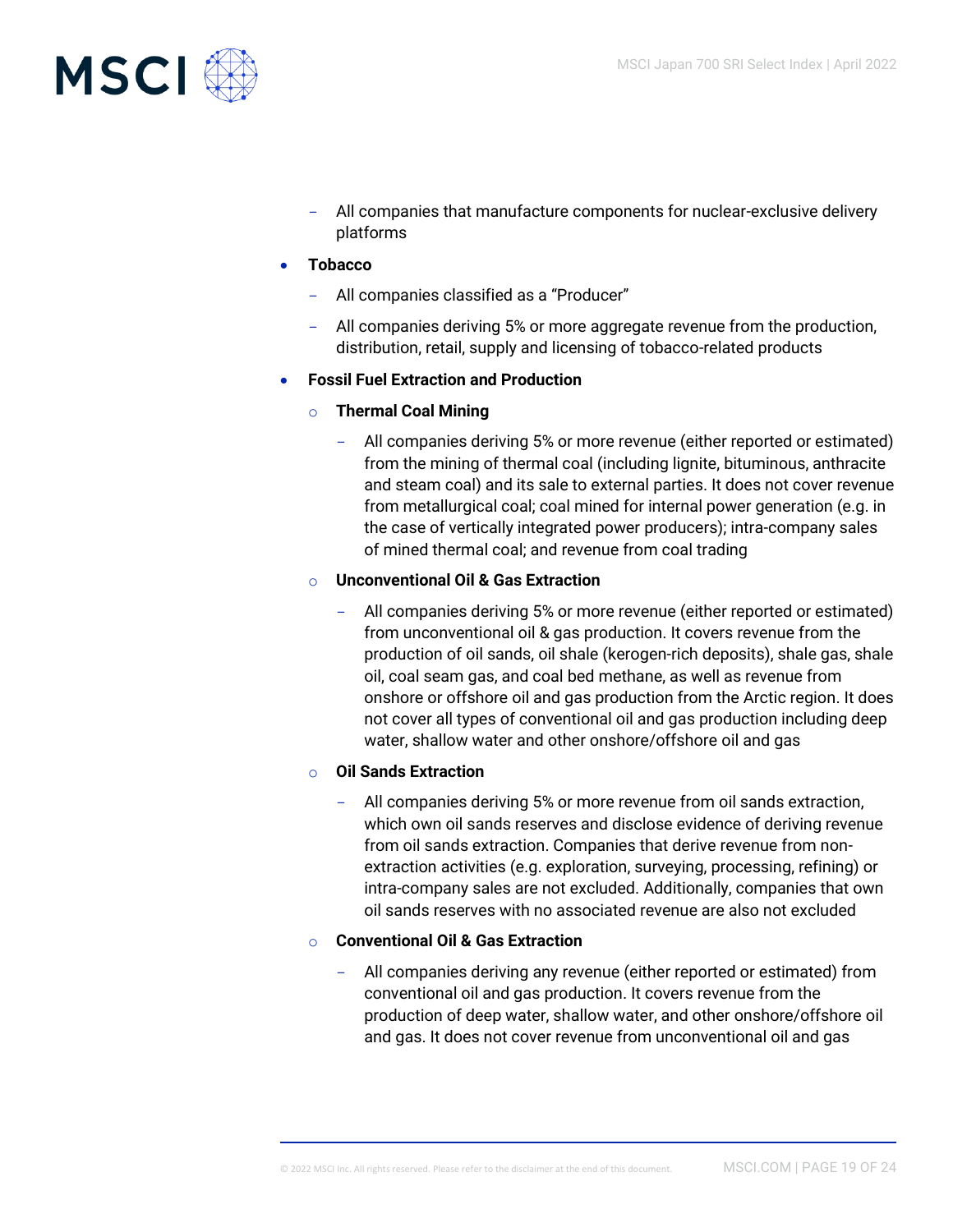

production (oil sands, shale oil, shale gas) and onshore/offshore oil and gas production in the Arctic region

#### • **Fossil Fuel-based Power Generation**

#### o **Thermal Coal-based Power Generation**

- All companies deriving 5% or more revenue (either reported or estimated) from thermal coal-based power generation
- All companies generating 10% or more of their total electricity from thermal coal in a given year

#### o **Oil & Gas-based Power Generation**

- All companies generating 30% or more of their total electricity from liquid fuel and natural gas in a given year

#### • **Fossil Fuel Reserves Ownership**

#### o **Thermal Coal Reserves**

- All companies that provide evidence of owning thermal coal reserves and are deriving any revenue (either reported or estimated) from the mining of thermal coal (including lignite, bituminous, anthracite and steam coal) and its sale to external parties. Evidence of owning reserves (including those that own less than 50% of a reserves field) includes companies providing the exact volume of reserves, and companies making a statement about their ownership of reserves
- All companies that provide evidence of owning thermal coal reserves and are deriving any revenue (either reported or estimated) from thermal coalbased power generation

#### o **Oil Sands Reserves**

- All companies that provide evidence of owning oil sands reserves and are deriving any revenue from oil sands extraction. Evidence of owning reserves (including those that own less than 50% of a reserves field) includes companies providing the exact volume of reserves, and companies making a statement about their ownership of reserves
- **Global Norms – United Nations Global Compact Compliance**
	- All companies that fail to comply with the United Nations Global Compact principles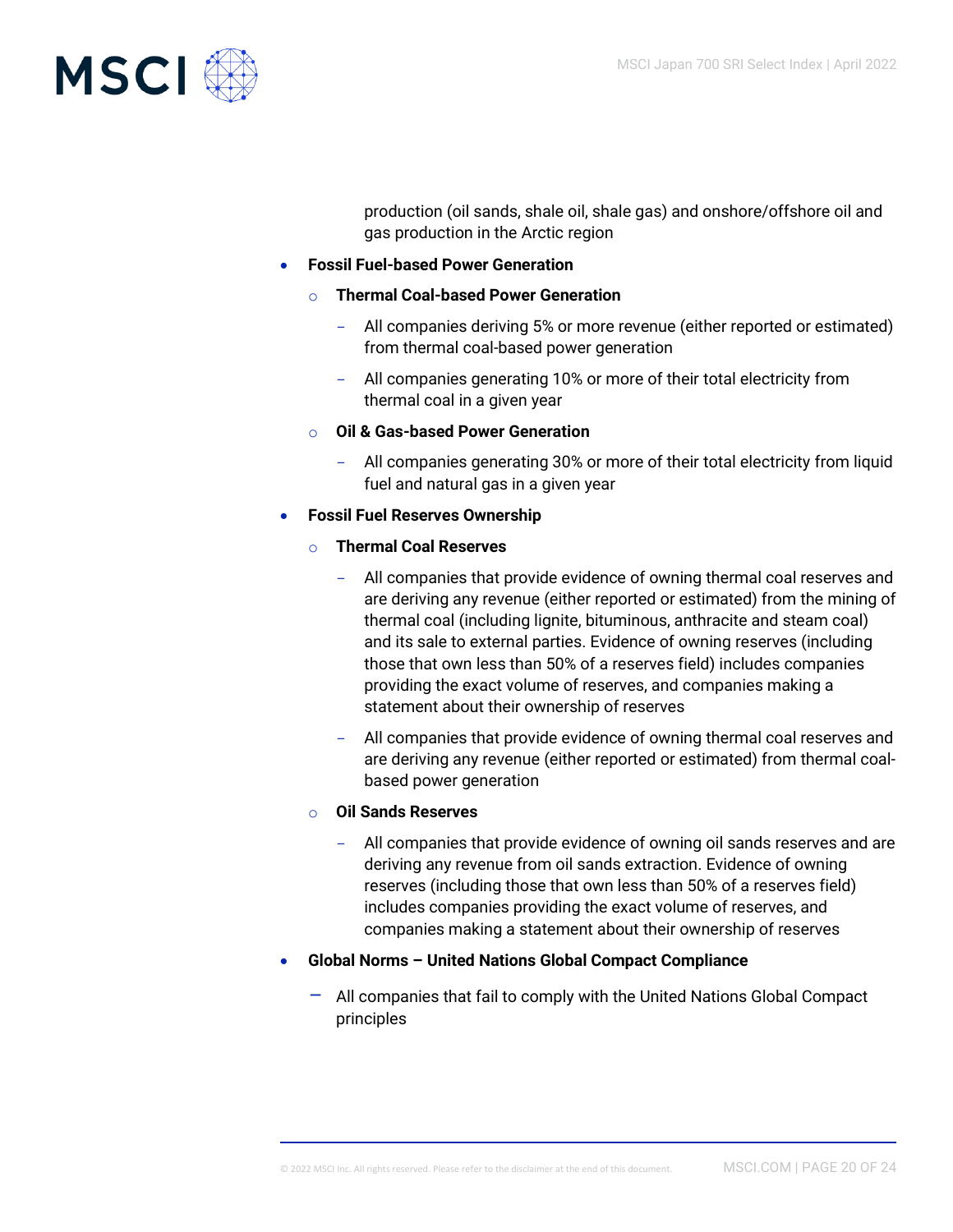

# **Appendix 5: Guidelines on Achieving the Target Sector Coverage of 25%**

The Index targets 25% coverage of the free float-adjusted market capitalization of each GICS sector of the Component SRI index. The underlying principle in the construction of the Index is to achieve cumulative sector coverage closest to 25%, while aiming to maintain index stability.

The following guidelines are used in achieving the target cumulative sector coverage of 25%:

- For each sector, the eligible companies of the Component SRI index are first ranked based on the company level ESG Rating.
- If two companies have the same ESG Rating, the company with better ESG Trend is given priority (positive ESG Trend preferred to neutral ESG Trend and neutral ESG Trend preferred to negative ESG Trend).
- In case of two companies with the same ESG Rating and the same ESG Trend, the existing index constituent is given priority to maintain index stability. Between two existing constituents with the same ESG Rating and the same ESG Trend, the company with the higher industry-adjusted ESG Score is given priority. For two existing index constituents with the same industry-adjusted ESG score, the security with the largest free float-adjusted market capitalization is given priority.
- The cumulative sector coverage at each rank is calculated.
- In each sector, companies are selected as per the rules mentioned in Section 4.1.3 until the cumulative sector coverage crosses 25% or there are no eligible securities left to be selected.
- MSCI defines the company that increases the cumulative sector coverage above 25% as the "Marginal Company".
	- If the Marginal Company is a current Index constituent, then it is always selected.
	- If the Marginal Company is not a current Index constituent, then it is selected only if the cumulative sector coverage with the marginal company is closer to 25% compared to the cumulative sector coverage without the marginal company.
- The minimum cumulative sector coverage is set to 22.5%.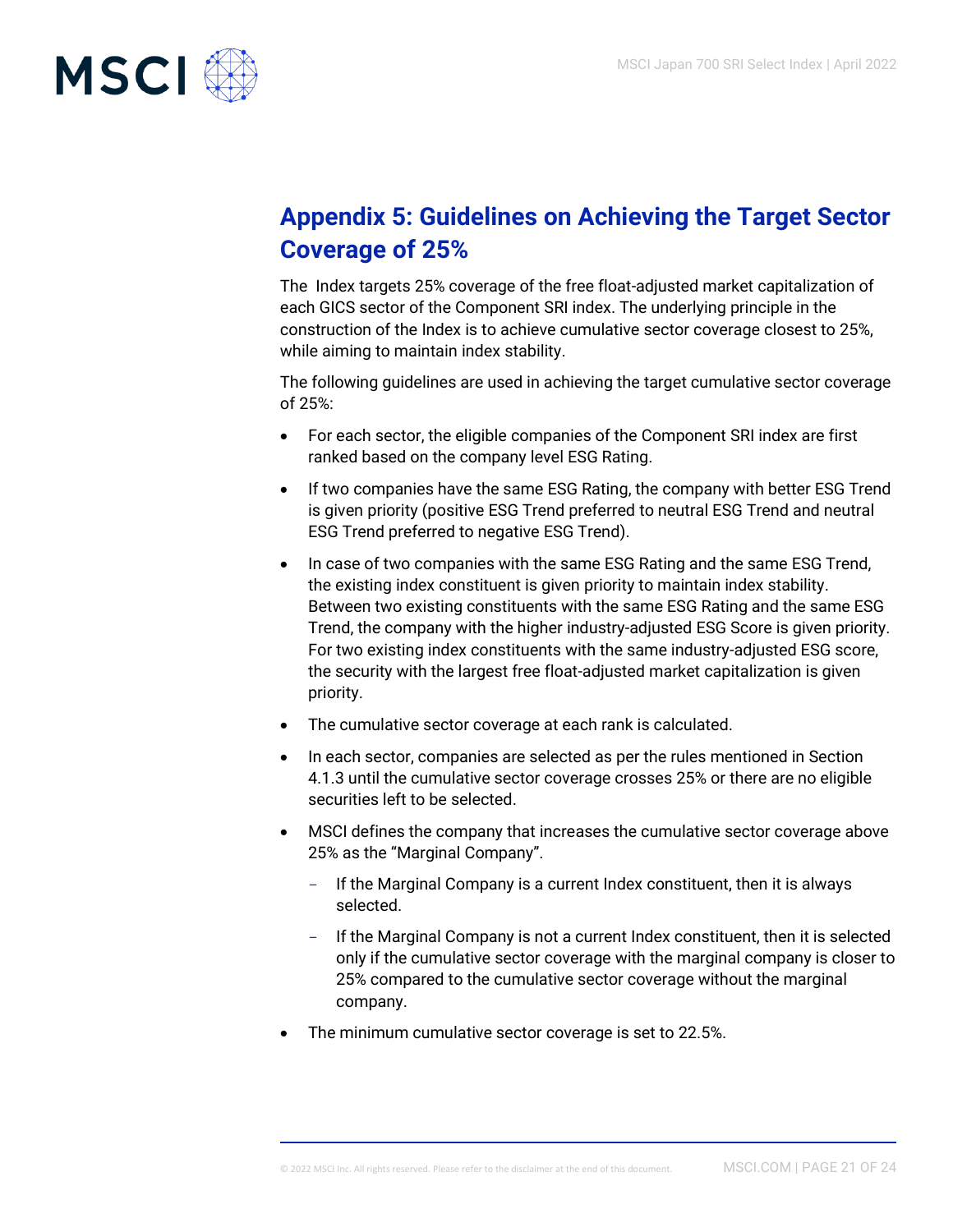

- The marginal company is always selected if this is required to achieve cumulative sector coverage of 22.5%.
- Securities which are ineligible as per Section 4.1.1 will not be selected even if the cumulative sector coverage after selection of all eligible securities is below 25%.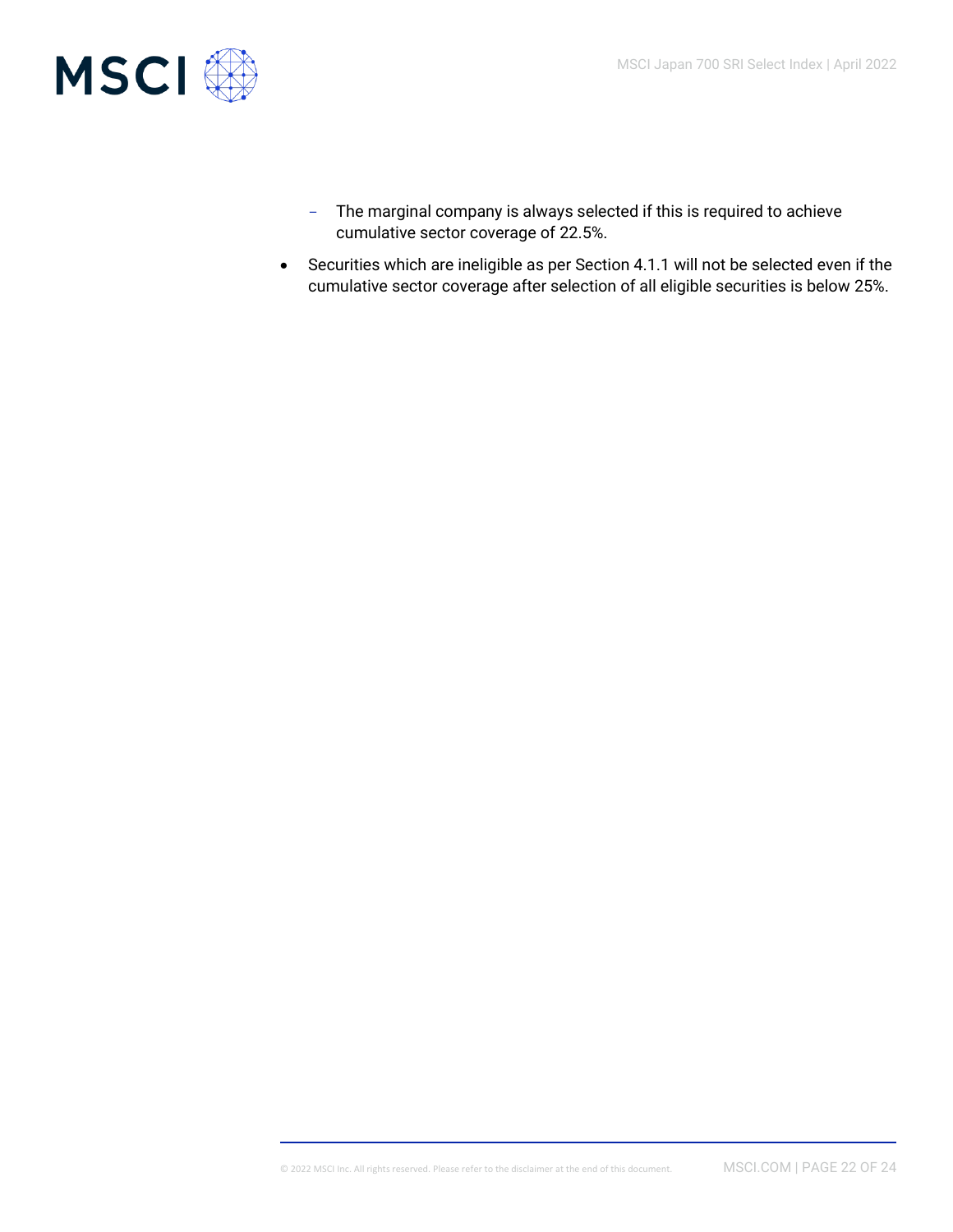

# **Contact us**

#### **AMERICAS**

clientservice@msci.com

| Americas        | 1888 588 4567 *  |
|-----------------|------------------|
| Atlanta         | + 1 404 551 3212 |
| <b>Boston</b>   | +1 617 532 0920  |
| Chicago         | + 1 312 675 0545 |
| Monterrey       | +52 81 1253 4020 |
| <b>New York</b> | +12128043901     |
| San Francisco   | +14158368800     |
| São Paulo       | +55 11 3706 1360 |
| Toronto         | +1 416 628 1007  |

#### **EUROPE, MIDDLE EAST & AFRICA**

| Cape Town | +27 21 673 0100   |
|-----------|-------------------|
| Frankfurt | +49 69 133 859 00 |
| Geneva    | +41 22 817 9777   |
| London    | +44 20 7618 2222  |
| Milan     | +39 02 5849 0415  |
| Paris     | 0800 91 59 17 *   |

## **ASIA PACIFIC**

| China North | 10800 852 1032 *      |
|-------------|-----------------------|
| China South | 10800 152 1032 *      |
| Hong Kong   | +852 2844 9333        |
| Mumbai      | +91 22 6784 9160      |
| Seoul       | 00798 8521 3392 *     |
| Singapore   | 800 852 3749 *        |
| Sydney      | +61290339333          |
| Taipei      | 008 0112 7513 *       |
| Thailand    | 0018 0015 6207 7181 * |
| Tokyo       | + 81 3 5290 1555      |
|             |                       |

## **ABOUT MSCI**

MSCI is a leader provider of critical decision support tools and services for the global investment community. With over 50 years of expertise in research, data and technology, we power better investment decisions by enabling clients to understand and analyze key drivers of risk and return and confidently build more effective portfolios. We create industry-leading research-enhanced solutions that clients use to gain insight into and improve transparency across the investment process.

The process for submitting a formal index complaint can be found on the index regulation page of MSCI's website at: [https://www.msci.com/index](https://www.msci.com/index-regulation)[regulation.](https://www.msci.com/index-regulation)

To learn more, please visit [www.msci.com.](https://www.msci.com/)

 $* =$  toll free